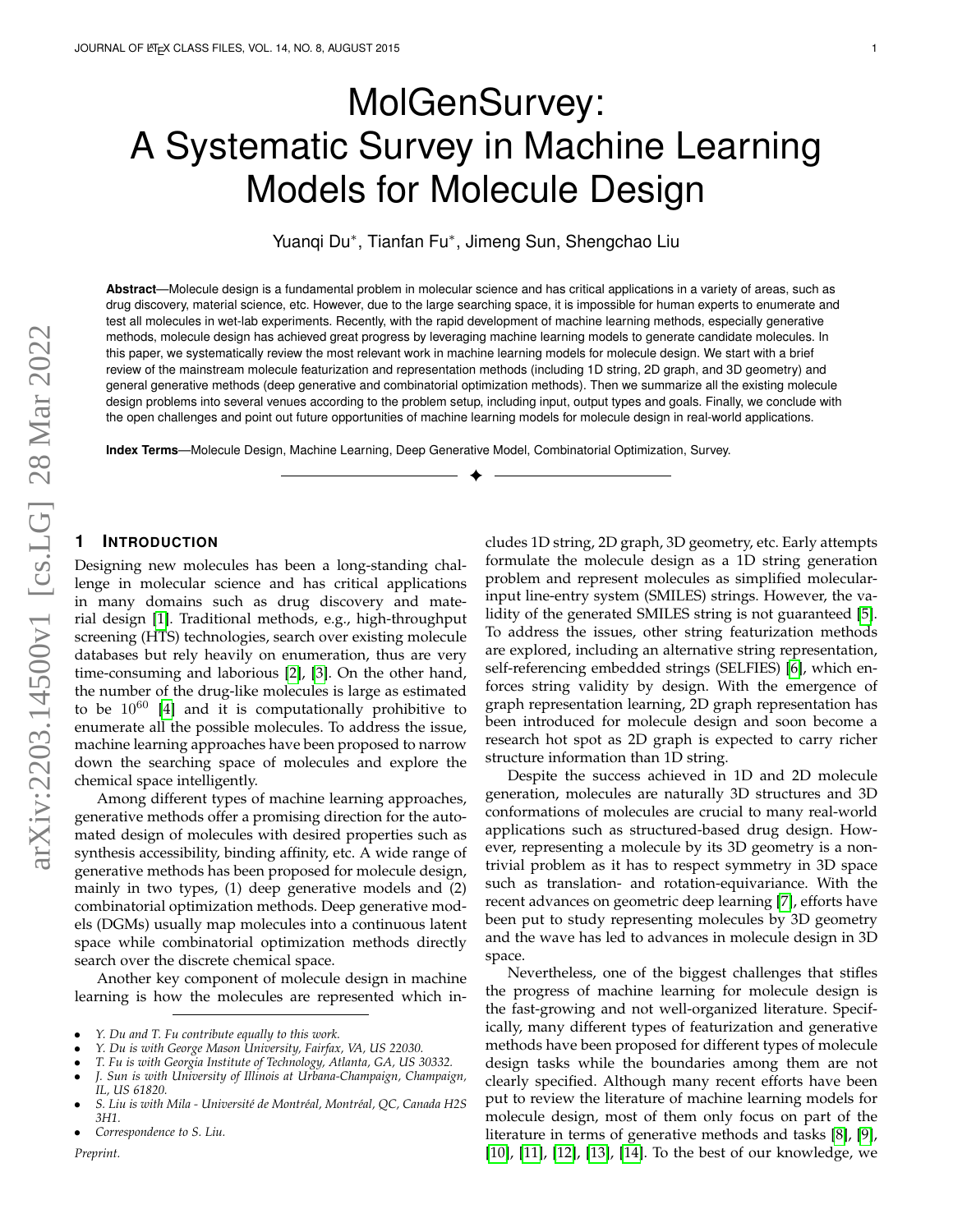are the first to provide a comprehensive review on machine learning approaches (both deep generative and combinatorial optimization methods) for 1D/2D/3D molecule design under a variety of task settings. Specifically, we present a mind map that drives the key taxonomies in molecule design tasks and unifies the task settings via the input/output types, and goals. The main contributions are summarized as follows:

- **Review of Methods.** Section [2](#page-1-0) and [3](#page-2-0) gather and categorize the mainstream molecule representation and general generation approaches, respectively.
- **Review of Tasks.** Section [4](#page-5-0) elaborates the existing molecule design tasks and unifies them into a highly structured mindmap/table.
- **Review of Experiments.** Section [5](#page-11-0) specifies the empirical setups of molecule design, including evaluation metrics, available datasets, oracles (usually molecular properties), etc.
- **Challenges and Opportunities.** Section [6](#page-13-0) identifies open challenges and opportunities along the research direction for molecule design, paving the way for the future of molecule design with machine learning models.

## <span id="page-1-0"></span>**2 MOLECULE STRUCTURE AND REPRESENTATION LEARNING**

In this section, we introduce the mainstream featurization and representation learning methods for molecules. The three prevalent features adopted in molecule generation tasks are 1D string description, 2D molecular graph, and 3D molecular geometry. One example of the three features on a specific molecule (IUPAC: methylbenzene) is given in Figure [1.](#page-1-1)

<span id="page-1-2"></span>

<span id="page-1-3"></span><span id="page-1-1"></span>(a) 2D Molecular Graph (b) 3D molecular Geometry

Fig. 1. Four data structures on an example molecule. The 1D SMILES string is Cc1ccccc1, and the 1D SELFIES string is  $[C][C]$ [=C][C][=C][C][=C][Ring1][=Branch1]. Figures [1\(a\)](#page-1-2) and [1\(b\)](#page-1-3) are the [2](#page-1-4)D and 3D molecular Geometry respectively.<sup>2</sup>

## **2.1 1D String Description**

The 1D string description is to extract molecules into a 1D string following certain domain-specific rules. The mainstream 1D string descriptions used for molecule generation include simplified molecular-input line-entry system (SMILES) [\[15\]](#page-14-14) and self-referencing embedded strings

<span id="page-1-4"></span>2. Credits to 2D and 3D figures are from [https://molview.org/?q=](https://molview.org/?q=Cc1ccccc1) [Cc1ccccc1.](https://molview.org/?q=Cc1ccccc1)

(SELFIES) [\[16\]](#page-14-15). SMILES is well-known for its simplicity in denoting molecules as strings by following rules like adjacent atoms are assumed to be connected by a single or aromatic bond and branches are specified in parentheses, etc. However, one major limitation is that a significant fraction of SMILES strings are invalid. To avoid this, SELFIES augments the rules on handling branches and rings and thus it can achieve 100% validity.

We want to acknowledge that there exist other variants of 1D string descriptions, including International Chemical Identifier (InChI) [\[17\]](#page-14-16), SMILES Arbitrary Target Specification (SMARTS) [\[18\]](#page-14-17); yet, SMILES and SELFIES are the two most commonly-used for molecule generation tasks.

**Representation methods.** For molecular string representation, existing work considers advanced representation methods from other domains, including convolutional neural network (CNN) [\[19\]](#page-14-18), recurrent neural network (RNN) [\[20\]](#page-14-19), [\[21\]](#page-14-20), [\[22\]](#page-14-21), and Transformer [\[23\]](#page-14-22), [\[24\]](#page-14-23), [\[25\]](#page-14-24).

## **2.2 2D Molecular Graph**

A large fraction of molecules can be naturally treated as 2D graphs: the atoms and bonds are nodes and edges in the graph, respectively. One example is given in Figure [1\(a\).](#page-1-2) Such featurization method has brought wide explorations in the structured data representation and related applications.

**Representation methods.** Graph neural network (GNN) is leveraged for 2D molecular graph representation. The high-level idea can be summarized into the *message-passing neural network (MPNN)* framework [\[26\]](#page-14-25): it updates each node's representation by aggregating information from its neighborhood; by repeating this for  $K$  steps, then each node's final representations can reveal the information in the  $K$ -hop neighborhood. Generally, graph application is a broad field where certain GNNs [\[27\]](#page-14-26), [\[28\]](#page-14-27), [\[29\]](#page-14-28) are originally proposed to solve other structured data, *e.g.*, social network and citation network. Specifically for the molecular graph representation, NEF [\[30\]](#page-14-29) is the first to apply GNN for property prediction, and more recent works have considered different aspects for improving the expressiveness of GNNs. Weave [\[31\]](#page-14-30) explicitly models both the node- and edge-level representation. D-MPNN [\[32\]](#page-14-31) and CMPNN [\[33\]](#page-14-32) explicitly add the direction information in message passing. PNA [\[34\]](#page-14-33) considers various aggregation methods during message passing. N-Gram Graph [\[35\]](#page-14-34), on the other hand, proposes the walk-based GNN that can alleviate the over-squashing issue [\[36\]](#page-14-35) in the MPNN-based GNN. Another big track is motivated by the recent success of the attention module in the NLP and vision domains [\[37\]](#page-14-36), [\[38\]](#page-14-37), [\[39\]](#page-15-0). To adapt it to molecular graphs, recent works utilize the attention to better capture the correlation at node-, subgraph-, and graph-level, including GAT [\[40\]](#page-15-1), AttentiveFP [\[41\]](#page-15-2), GTransformer [\[42\]](#page-15-3), AWARE [\[43\]](#page-15-4), and Graphormer [\[44\]](#page-15-5).

#### **2.3 3D molecular Geometry**

Essentially, most molecule are not static, but instead in continual motion on a potential energy surface [\[45\]](#page-15-6), characterized by different conformations, and the 3D structures at the local minima on this surface are named *conformer*[3](#page-1-5) .

<span id="page-1-5"></span><sup>3.</sup> A more rigorous way of defining conformer is in [\[46\]](#page-15-7): a conformer is an isomer of a molecule that differs from another isomer by the rotation of a single bond in the molecule.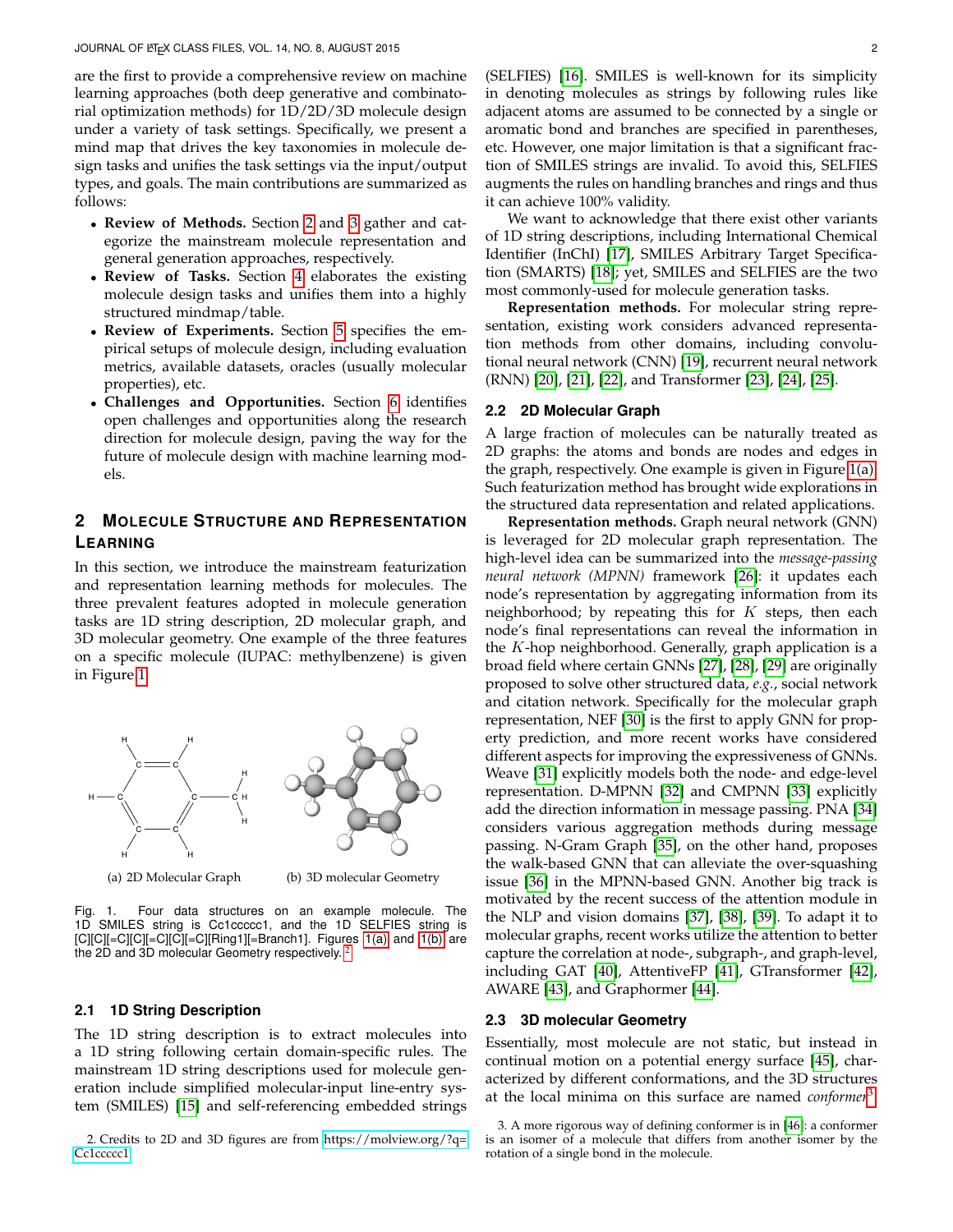More concretely, we can view it as a sets of nodes in the 3D Euclidean space, as displayed in Figure [1\(b\).](#page-1-3)

**Representation methods.** Recent work on representing the 3D molecular Geometry assumes that if the learned representation is  $E(3)$ - or  $SE(3)$ -equivariant to a set of transformations, then such representation can reveal better expressiveness. This research line includes SchNet [\[47\]](#page-15-8), OrbNet [\[48\]](#page-15-9), DimeNet [\[49\]](#page-15-10), [\[50\]](#page-15-11), TFN [\[51\]](#page-15-12), SE(3)-Transformer [\[51\]](#page-15-12), EGNN [\[52\]](#page-15-13), Spin-Conv [\[53\]](#page-15-14), SphereNet [\[54\]](#page-15-15), EVFN [\[55\]](#page-15-16), UNiTE [\[56\]](#page-15-17), SEGNN [\[57\]](#page-15-18), PaiNN [\[58\]](#page-15-19), and GemNet [\[59\]](#page-15-20).

## **2.4 Other Molecular Featurization Methods**

There also exist other molecule featurization and representation methods, yet they are not fit or not being widely explored for molecule generation tasks. Here we may as well briefly list them for comprehensiveness.

**Descriptors** It is mainly obtained by hashing the subcomponents of the molecule into a fixed-length vector. The representation methods on fingerprints include random forest, XGBoost, multi-layer perceptron, etc. Recent work [\[21\]](#page-14-20), [\[60\]](#page-15-21), [\[61\]](#page-15-22), [\[62\]](#page-15-23) have empirically verified the effectiveness of descriptors. However, due to the irreversible hashing operation, it cannot be directly utilized for generation tasks.

**3D density map** This represents molecules as the 3D volume occupied by each of the atoms [\[63\]](#page-15-24). The volume for each atom is usually a function of the atomic radius which makes it a sphere-like solid object. The density map is often stored in a 3D grid. 3D CNN is a typical neural network utilized to encode the 3D density map [\[64\]](#page-15-25).

**3D surface mesh** This represents molecules by their surfaces with 3D meshes (e.g., polygon mesh). The mesh consists of a collection of nodes, edges, and faces that define the shape of the molecular surface. The 3D surface mesh is usually encoded by a geodesic Convolutional Neural Network [\[65\]](#page-15-26) or 3D Graph Neural Network [\[47\]](#page-15-8).

**Chemical Images** This extracts the molecules into 2D grid images, as known as the chemical images. Then standard CNNs [\[66\]](#page-15-27), [\[67\]](#page-15-28) are applied on it for representation. Yet, this hasn't been explored for molecule generation tasks yet.

## **2.5 Summary**

Input data featurization and the learned representation function are two key components for molecule generation. A lot of follow-up works are built on this, including multitask learning [\[60\]](#page-15-21), [\[68\]](#page-15-29), [\[69\]](#page-15-30), [\[70\]](#page-15-31), [\[71\]](#page-15-32), self-supervised learning [\[72\]](#page-15-33), [\[73\]](#page-15-34), [\[74\]](#page-15-35), [\[75\]](#page-15-36), [\[76\]](#page-15-37), and few-shot learning [\[77\]](#page-15-38), [\[78\]](#page-15-39), [\[79\]](#page-15-40). In the following sections, we will see how different feature and representation methods may fit into the generative methods (Section [3\)](#page-2-0) and molecule generation tasks (Section [4\)](#page-5-0).

## <span id="page-2-0"></span>**3 GENERATIVE METHODS**

There are two main venues for generative methods. The first one is deep generative models (DGMs), which aim at modeling the data distribution using deep learning models. The second one is combinatorial optimization methods (COMs) that better utilize the heuristic strategies for the target goal. Specifically for the structured data, the main difference between these two venues is that DGMs utilize the **continuous latent representation**, while the COMs are directly searching in the **structured data space**. More details are discussed below, and key notations are listed in Table [1.](#page-2-1)

TABLE 1 Key notations for generative methods.

<span id="page-2-1"></span>

| Notation                                                                                | Description                                                              |
|-----------------------------------------------------------------------------------------|--------------------------------------------------------------------------|
| $\boldsymbol{x}$<br>z                                                                   | data point (2D or 3D molecule)<br>latent representation                  |
| For AR:<br>d.<br>$\bar{x}_0, \bar{x}_1, , \bar{x}_{d-1}$                                | # subcomponents of data point $x$<br>each subcomponent of data point $x$ |
| For NF:<br>K<br>$z_0, z_1, , z_K$                                                       | # latent representation<br>list of $K$ latent representations            |
| For diffusion model:<br>$\tau$<br>$\boldsymbol{x}_1,\boldsymbol{x}_2,,\boldsymbol{x}_T$ | # steps<br>$T$ latent samples                                            |

## **3.1 Deep Generative Models (DGMs)**

#### *3.1.1 Autoregressive Models (ARs)*

For each data point  $x$ , especially for structured data like a graph, we first assume it has  $d$  subcomponents, and such subcomponents can have underlying dependence. For example, the subcomponents can be the pixels in images or nodes and bonds in molecular graphs. The autoregressive models (ARs) learn the joint distribution of  $x$  by factorizing it as the product of  $d$  subcomponent likelihoods as below:

$$
p(\boldsymbol{x}) = \prod_{i=1}^{d} p(\bar{x}_i | \bar{x}_1, \bar{x}_2, ..., \bar{x}_{i-1}).
$$
 (1)

Here ARs define an ordering of variables  $\bar{x}_i$  (either heuristically or with domain knowledge), and model the joint distribution in an **autoregressive** or **sequential** manner: predicting the next subcomponent based on the previous subcomponents. ARs have been widely-used in generation tasks, including recurrent neural network (RNN) [\[80\]](#page-15-41), [\[81\]](#page-15-42), PixelCNN [\[82\]](#page-15-43), WaveNet [\[83\]](#page-16-0), Transformer [\[37\]](#page-14-36) and BERT [\[38\]](#page-14-37).

## *3.1.2 Variational Autoencoders (VAEs)*

Variational autoencoders (VAEs) [\[84\]](#page-16-1) estimate a lower bound (a.k.a. evidence lower bound (ELBO)) of the likelihood  $p(x)$ . VAEs introduce a proposal distribution  $q(z|x)$ and the goal is to maximize the ELBO:

<span id="page-2-2"></span>
$$
\log p(\boldsymbol{x}) = \log \int_{\boldsymbol{z}} p(\boldsymbol{z}) p(\boldsymbol{x} | \boldsymbol{z}) d\boldsymbol{z} \geq \mathbb{E}_{q(\boldsymbol{z}|\boldsymbol{x})} [\log p(\boldsymbol{x} | \boldsymbol{z})] - D_{KL}(q(\boldsymbol{z}|\boldsymbol{x}) || p(\boldsymbol{z})) \quad (2) \n\triangleq \text{ELBO}.
$$

The first term on ELBO is also known as the reconstruction term. Classic VAEs  $[84]$  take  $x$  as either continuous or binary, where we often model this conditional term as Gaussian or Bernoulli distribution. This will lead to meansquared error (MSE) or binary cross-entropy (BCE) for reconstruction.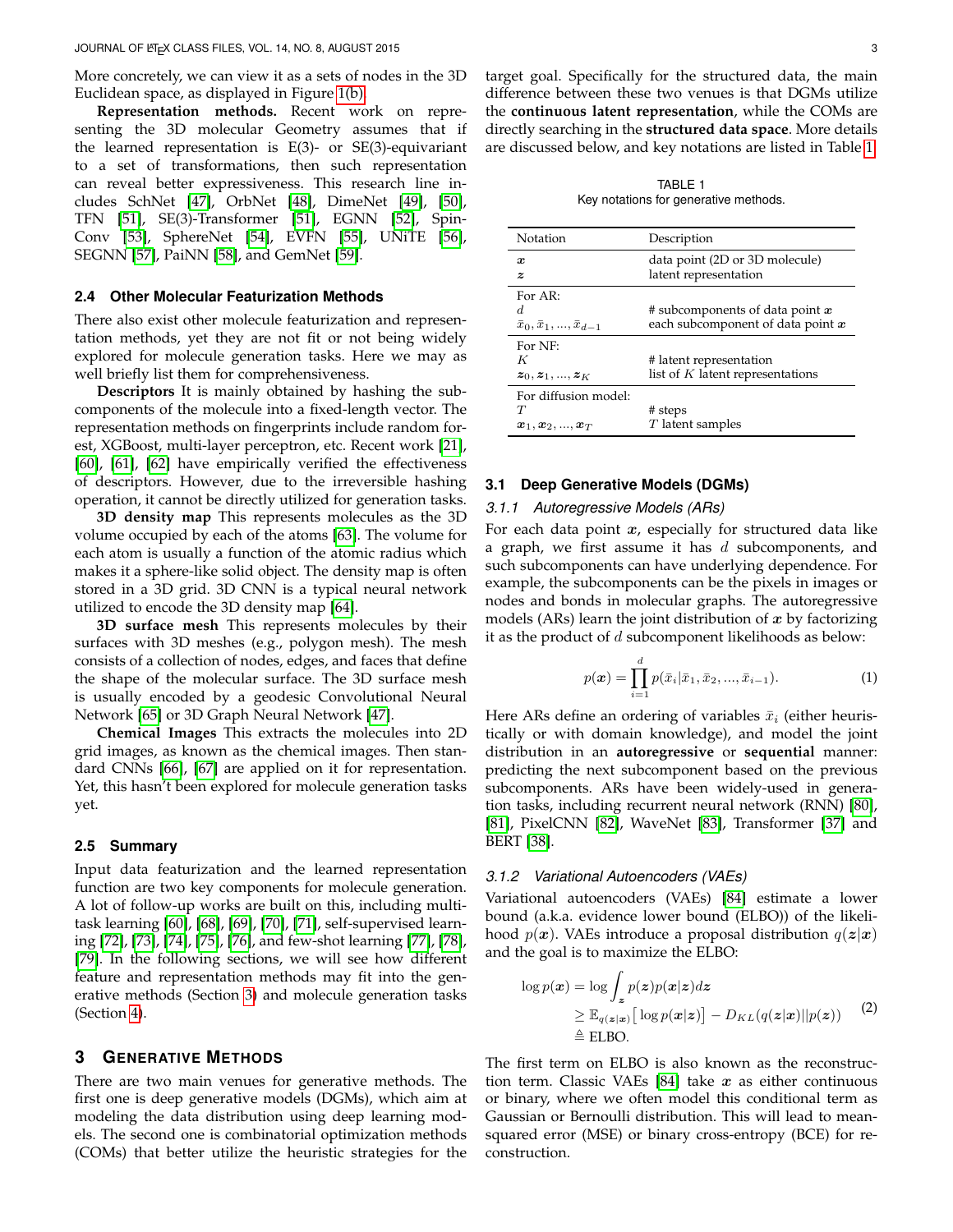The second term of Equation [\(2\)](#page-2-2) is the KL-divergence term measuring the information loss when using  $q(z|x)$  to approximate  $p(z)$ . In VAEs, the standard Gaussian is often used as the prior, *i.e.*,  $p(z) \sim \mathcal{N}(0, I)$ . Such standard Gaussian implies that all the learned latent dimensions are expected to be diverse or **disentangled**. Following work, *e.g.*,  $\beta$ -VAE [\[85\]](#page-16-2), penalizes this KL-divergence regularizer term to encourage the more disentangled latent representation, such that [\[86\]](#page-16-3) each single unit in the latent representation is sensitive to only certain factors.

**Reparameterization trick**. VAEs express z as a deterministic variable  $z = g(\epsilon, x)$ , where  $\epsilon$  is an auxiliary variable with independent marginal  $p(\epsilon)$ , and  $q(\cdot)$  is the reconstruction function. Then  $z$  can be reparameterized as:

$$
z = g_{\phi}(\boldsymbol{x}, \epsilon) = \mu_{\boldsymbol{x}} + \sigma_{\boldsymbol{x}} \odot \epsilon, \tag{3}
$$

where  $\odot$  is the element-wise product. This reparameterization trick allows us to calculate the gradient of the reconstruction function with lower variance.

#### *3.1.3 Normalizing Flows (NFs)*

The normalizing flows (NFs) aim at modeling the data distribution  $p(x)$  directly with an invertible and deterministic mapping. First NFs suppose  $x$  and  $z$  are two random variables with the same dimension,  $x \sim p(x)$  and  $z \sim p(z)$ . There exists an invertible mapping between the two variables, *i.e.*,  $x = f(z)$  and  $z = \overline{f}^{-1}(x)$ . Then according to the **change of variable theorem**, we can have

<span id="page-3-0"></span>
$$
p(\boldsymbol{x}) = p(\boldsymbol{z}) \left| \det \left( \frac{df^{-1}(\boldsymbol{x})}{d\boldsymbol{x}} \right) \right|,\tag{4}
$$

where  $\frac{df^{-1}(x)}{dx}$  $\frac{d\mathbf{x}}{dx}$  is the Jacobian matrix and  $\det(\cdot)$  is the matrix determinant.

Based on Equation [\(4\)](#page-3-0), an NFs map a simple prior distribution  $p_0(z_0)$  to a complex data distribution  $p(x)$  by applying a sequence of invertible transformation functions. In other words, the NFs flow through a chain of  $K$  transformations  $z_0 \rightarrow z_1 \rightarrow ... \rightarrow z_K = x$ . Thus, the data distribution can be computed as

$$
\log p(\boldsymbol{x}) = \log p_K(\boldsymbol{z}_K)
$$
  
=  $\log p_{K-1}(\boldsymbol{z}_{K-1}) - \log |\det \left( \frac{df_K(\boldsymbol{z}_{K-1})}{d \boldsymbol{z}_{K-1}} \right)|$   
= ...  
=  $\log p_0(\boldsymbol{z}_0) - \sum_{i=1}^K \log |\det \left( \frac{df_i(\boldsymbol{z}_{i-1})}{d \boldsymbol{z}_{i-1}} \right)|.$  (5)

Existing works, *e.g.*, RealNVP [\[87\]](#page-16-4), NICE [\[88\]](#page-16-5), and Glow [\[89\]](#page-16-6), judiciously design invertible transformations  $f_i$ , where the Jacobian determinant is simple to compute.

#### *3.1.4 Generative Adversarial Networks (GANs)*

The Generative Adversarial Networks (GANs) [\[90\]](#page-16-7) is a likelihood-free deep generative model. GANs do not optimize the likelihood directly; instead, they aim at detecting the real data from fake data, *i.e.*, they transform the generation problem into a binary classification problem.

There are two main components in GANs: one generator  $(G)$  and one discriminator  $(D)$ . The generator generates data points to fool the discriminator, while the discriminator tries

to distinguish the generated data from the actual data. The objective of GANs is:

$$
\min_{G} \max_{D} \mathcal{L}(D, G) = \mathbb{E}_{\mathbf{x} \sim p_{data}}[\log D(\mathbf{x})] + \mathbb{E}_{\mathbf{z} \sim p(\mathbf{z})}[\log(1 - D(G(\mathbf{z})))].
$$
\n(6)

The training of GANs risks the modal and model collapse issue. To alleviate this, f-GAN [\[91\]](#page-16-8) adopts the f-divergence for measuring distribution distance, where the f-divergence is a more general metric that covers other widely-used distances, including KL divergence and Jenson-Shannon divergence. An alternative is Wasserstein-GAN (WGAN) [\[92\]](#page-16-9) which utilizes the Wasserstein distance for measuring the distance between distributions. Follow-up works, including StyleGAN [\[93\]](#page-16-10) and StyleGAN2 [\[94\]](#page-16-11), introduce certain inductive biases in the architecture design and have been widely adopted in the community.

## *3.1.5 Diffusion models*

Diffusion models [\[95\]](#page-16-12), [\[96\]](#page-16-13) are inspired by non-equilibrium thermodynamics and can be split into the forward and backward diffusion processes. During the forward diffusion process, the diffusion models will gradually add noise to the data and the last-step data will follow an isotropic Gaussian. The reverse diffusion process will revert this process and construct the data from noise distribution.

More rigorously, we can define the forward process as from the actual data  $x_0 \sim p(x)$  to the random noise  $x_T$  with  $T$  diffusion steps. Let us first assume that for the forward process, the Gaussian distribution is

$$
q(\boldsymbol{x}_t|\boldsymbol{x}_{t-1})=\mathcal{N}(\boldsymbol{x}_t;\sqrt{1-\beta_t}\boldsymbol{x}_{t-1},\beta_t I),
$$

where  $\beta_t \in (0,1)$ . Then the corresponding backward process is

$$
p_{\theta}(\boldsymbol{x}_{t-1}|\boldsymbol{x}_{t}) = \mathcal{N}(\boldsymbol{x}_{t-1}; \mu_{\theta}(\boldsymbol{x}_{t}, t), \Sigma_{\theta}(\boldsymbol{x}_{t}, t))
$$
  
=  $\mathcal{N}(\boldsymbol{x}_{t-1}; \frac{1}{\sqrt{\alpha_{t}}}(\boldsymbol{x}_{t} - \frac{\beta_{t}}{\sqrt{1-\bar{\alpha}_{t}}}\epsilon), \frac{1-\bar{\alpha}_{t-1}}{1-\bar{\alpha}_{t}}\beta_{t}),$ 

where  $\epsilon \sim \mathcal{N}(0, I)$  follows the standard Gaussian,  $\alpha_t =$  $1 - \beta_t$ , and  $\bar{\alpha}_t = \prod_{i=1}^t \alpha_i$ . The objective is to estimate the variational lower bound (VLB) of the likelihood:

$$
\log p(\boldsymbol{x}) \geq -\mathbb{E}_{q(x_{1:T}|x_0)}[\log \frac{q(x_{1:T}|x_0)}{p_\theta(x_{0:T})}] = -\mathcal{L}_{\text{VLB}}.
$$

The VLB can be rewritten as:

$$
\mathcal{L}_{\text{VLB}} = \underbrace{KL[q(x_T|x_0)||p_{\theta}(x_T)]}_{\mathcal{L}_T}
$$
  
+ 
$$
\sum_{t=2}^T \underbrace{KL[q(x_{t-1}|x_t, x_0)||p_{\theta}(x_{t-1}|x_t)]}_{\mathcal{L}_{t-1}} - \underbrace{\mathbb{E}_q[\log p_{\theta}(x_0|x_1)]}_{\mathcal{L}_0}.
$$

Here  $\mathcal{L}_T$  is a constant and can be ignored, and existing methods [\[96\]](#page-16-13), [\[97\]](#page-16-14) have been using a separate model for estimating  $\mathcal{L}_0$ . For  $\{\mathcal{L}_{t-1}\}_{t=2}^T$ , they adopt a neural network to approximate the conditionals during the reverse process, and reduce to the following objective function:

$$
\mathcal{L}_t = \mathbb{E}_{\boldsymbol{x}_0, z}\Big[\|\epsilon_t - \epsilon_\theta(\sqrt{\bar{\alpha}_t}\boldsymbol{x}_0 + \sqrt{1-\bar{\alpha}_t}\epsilon_t, t)\|^2\Big].
$$

Please also notice that the final objective function is equivalent to a family of score matching methods [\[98\]](#page-16-15), [\[99\]](#page-16-16), as will be introduced below.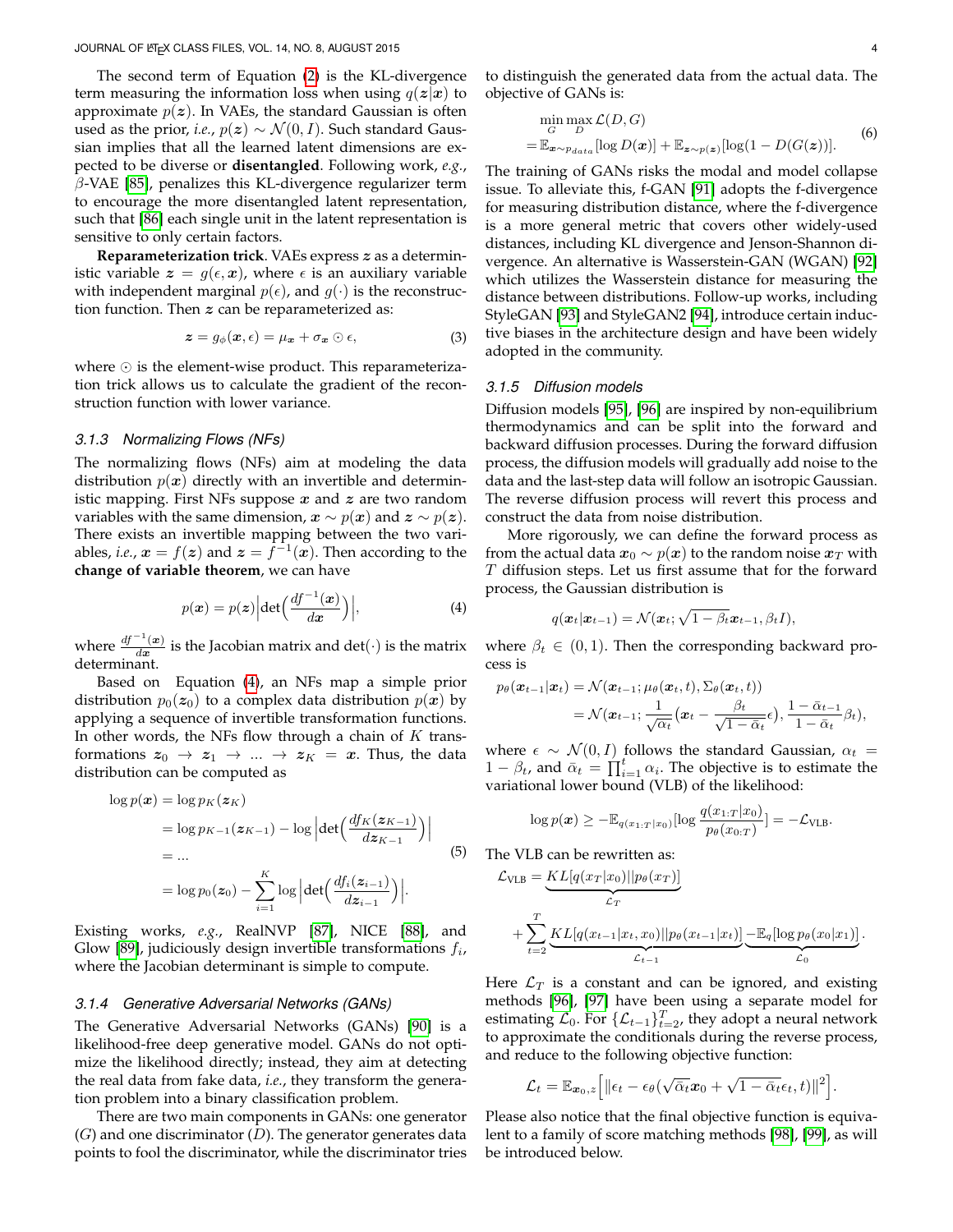#### *3.1.6 Energy-Based Models (EBMs)*

Energy-based models (EBMs) have a very flexible formulation, and its general form is:

$$
p(\boldsymbol{x}) = \frac{\exp(-E_{\theta}(\boldsymbol{x}))}{A} = \frac{\exp(-E_{\theta}(\boldsymbol{x}))}{\int_{\boldsymbol{x}} \exp(-E_{\theta}(\boldsymbol{x})) d\boldsymbol{x}},\tag{7}
$$

where  $E_{\theta}(\cdot)$  is the energy function,  $\theta$  is the set of learnable parameters, and  $A$  is the partition function. In EBMs, the bottleneck is the calculation of partition function  $A$ : it is computationally intractable due to the high cardinality of  $X$ . Various methods have been proposed to handle this task, and the most widely-used ones include contrastive divergence [\[100\]](#page-16-17), noise-contrastive estimation (NCE) [\[101\]](#page-16-18), score matching (SM) [\[98\]](#page-16-15). Each method has been widely explored, and for more details, we refer to this comprehensive summary [\[102\]](#page-16-19).

## **3.2 Combinatorial Optimization Methods (COMs)**

Deep generative models (DGMs) usually require a large amount of data to learn, which may be infeasible in real scenarios. In contrast, combinatorial optimization methods (COMs) have less requirement on the amount of training data, while the trade-off is that algorithm designers need to call the oracles during the exploration to the chemical space [\[103\]](#page-16-20), [\[104\]](#page-16-21), [\[105\]](#page-16-22), [\[106\]](#page-16-23), [\[107\]](#page-16-24). We mainly discuss five categories in COMs, (1) reinforcement learning (RL); (2) genetic algorithm (GA); (3) Bayesian Optimization (BO); (4) Monte Carlo Tree Search (MCTS), and (5) MCMC sampling. However, to conduct a thorough exploration of the chemical space, we need intensive oracle calls in combinatorialbased methods. For example, when we want to optimize molecules' Quantitative Estimate of Drug-likeness (QED) score during the generative process, we need to evaluate the QED score of the generated molecules to guide the next step actions (*i.e.*, call QED oracle).

#### *3.2.1 Reinforcement Learning (RL)*

Reinforcement learning (RL) is usually formulated as a Markov Decision Process (MDP). RL has several basic concepts: state, action, transition, and reward. The state is denoted as  $S$ , action set is denoted as  $A$ . At the  $t$ -th step, the transition probability from state  $s$  to state  $s'$  under action  $a \in A$  is  $P_{\theta}(s, s') = P(s_{t+1} = s'|s_t = s, a_t = a)$ , where  $\theta$  is usually parameterized by neural networks.  $R_a(s, s')$  is the reward after transition from  $s$  to  $s'$  with action  $a$ . The goal of RL is to learn an optimal policy that maximizes the "reward",

$$
\arg\max_{\theta} \sum_{t=1}^{T} R_{a_t}(s_t, s_{t+1}). \tag{8}
$$

For molecule generation tasks, a state is usually defined as a partially generated molecule graph, action can be adding a substructure (either an atom or a bond or a ring) at a position, and reward can be the property of the partially generated molecule. Specifically, [\[108\]](#page-16-25), [\[109\]](#page-16-26), [\[110\]](#page-16-27), [\[111\]](#page-16-28) leverage policy gradient and domain-specific reward function to optimize the graph policy neural network; [\[103\]](#page-16-20) leverages deep Q-network to conduct value learning, where a deep Q-network is trained to predict the future reward and during each step, the step with maximal expected reward is selected.

## *3.2.2 Genetic Algorithm (GA)*

Genetic Algorithm (GA) starts from a *mating pool* (set of strings/graphs that serve as warm start) and requires *mutation* and *crossover* between parents (interaction between intermediates in the last iteration) to obtain the next generation, where the population in each iteration is called a *generation*; *parent* is the intermediate from the previous generation; *crossover*, also called recombination, combines the genetic information of two parents to generate new offspring, offsprings are generated by cloning an existing solution; *mutation* involves an arbitrary bit in a genetic sequence that will be flipped from its original state. A common method of the mutation operator involves generating a random variable for each bit in a sequence. Specifically, at the t-th generation (iteration), given a population of molecules, denoted as  $\mathcal{P}^{(t-1)}$ , we generate a bunch of offsprings (the set is denoted as  $\mathcal{S}^{(t)}$ ) and select the most promising K (K molecules with highest objectives) as the population for the next generation (denoted as  $\mathcal{P}^{(t)}$ ). It is defined as

<span id="page-4-0"></span>
$$
S^{(t)} = \text{MUTATION}(\mathcal{P}^{(t-1)}) \cup \text{CROSSOVER}(\mathcal{P}^{(t-1)}).
$$
\n
$$
\mathcal{P}^{(t)} = \text{top-K}(S^{(t)}).
$$
\n(9)

Specifically, GuacaMol benchmark [\[107\]](#page-16-24), [\[112\]](#page-16-29) proves the superiority of (i) SMILES-based GA and (ii) molecular graphbased GA. GA+D [\[6\]](#page-14-5) leverages SELFIES string as the features of molecule and designs a genetic algorithm enhanced by adversarial learning. The superiority of GA methods is also validated in a molecule generation benchmark that optimizes docking score [\[113\]](#page-16-30).

## *3.2.3 Monte Carlo Tree Search (MCTS)*

Besides, Monte Carlo Tree Search (MCTS) [\[112\]](#page-16-29), [\[114\]](#page-16-31) based approaches show its superiority in molecule optimization. Different from GA, MCTS can start from scratch (*e.g.*, a single node). Then during each generation iteration, it locally and randomly searches each branch of intermediates and selects the most promising (*e.g.*, with highest property scores) ones for the next iteration.

$$
S^{(t)} = \text{SEARCH-BRANCH}(P^{(t-1)}),
$$
  
\n
$$
P^{(t)} = \text{top-K}(S^{(t)}),
$$
\n(10)

the process is similar to GA (Equation [9\)](#page-4-0), where  $\mathcal{P}^{(t)}$  is the population at the *t*-th iteration, and  $\mathcal{S}^{(t)}$  is the set of all the intermediates generated at the  $t$ -th iteration.

#### *3.2.4 Bayesian Optimization (BO)*

Bayesian optimization (BO) is usually used to optimize objective functions that demand a long evaluation time (minutes or hours). It is best suited for optimization over continuous domains of less than 20 dimensions [\[115\]](#page-16-32) and tolerates stochastic noise in function evaluations. BO has two key steps: (1) BO builds a surrogate for the objective and quantifies the uncertainty in that surrogate using a Bayesian machine learning technique, *Gaussian process (GP) regression*. Suppose in the  $t$ -th iteration, we have collected  $t$  noisy evaluations,  $D_t = {\mathbf{x}_i, y_i}_{i=1}^t$ , where  $y_i = f(\mathbf{x}_i) + \epsilon_i$  for iid Gaussian noise  $\epsilon_i \in \mathcal{N}(0, \sigma^2)$ . A GP surrogate model utilizes a non-parametric regression of a particular smoothness controlled by a kernel  $k : \mathcal{X} \times \mathcal{X} \rightarrow \mathbb{R}$  measuring the similarity between two points. (2) It utilizes an *acquisition function*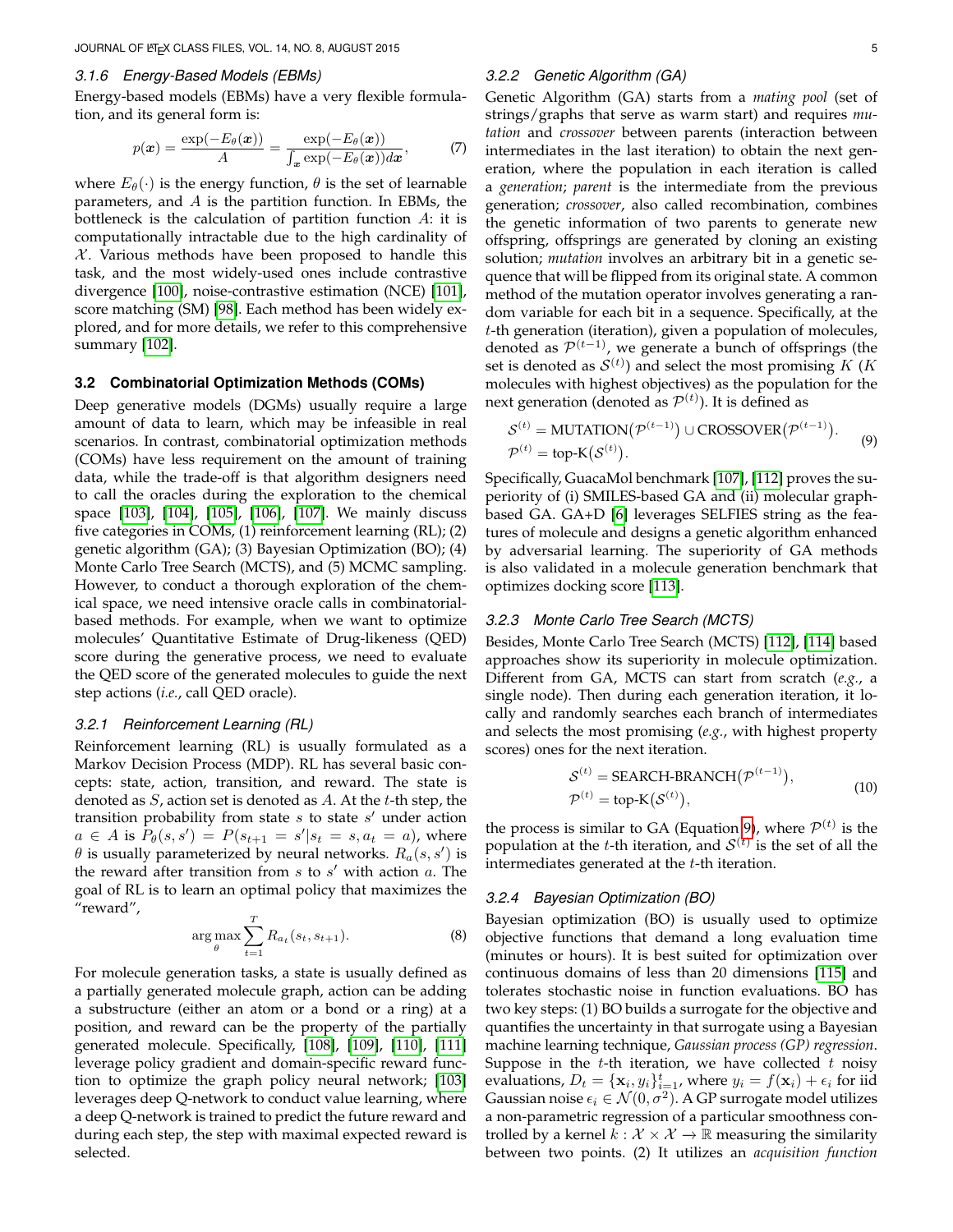defined from the surrogate to decide where to sample. Specifically, acquisition function  $\alpha_t : \mathcal{X} \to \mathbb{R}$  measures the utility of making a new evaluation given the predictions of current surrogate model. Within the t-th iteration, BO maximizes the acquisition function via  $\mathbf{x}^{(t+1)} = \arg \max \alpha_t(x)$ . Representative BO works include [\[115\]](#page-16-32), [\[116\]](#page-16-33), [\[117\]](#page-16-34), [\[118\]](#page-16-35), [\[119\]](#page-16-36), [\[120\]](#page-16-37). Also, BO methods can be combined VAE and optimize the latent vectors of VAE [\[5\]](#page-14-4), [\[121\]](#page-16-38).

#### *3.2.5 Markov Chain Monte Carlo (MCMC)*

MCMC is designed for drawing samples from target distribution (denoted  $\pi(\cdot)$ ) efficiently. In the t-th iteration, MCMC mainly contains two steps: (1) samples the state from proposal distribution, i.e.,  $x^{(t)} \sim Q(\cdot|x^{(t-1)})$ ; and (2) accepts/rejects the proposal with probability  $\min\{1, \frac{\pi(x^{(t)})Q(x^{(t-1)}|x^{(t)})}{\pi(x^{(t-1)})Q(x^{(t)}|x^{(t-1)})}$  $\frac{\pi(x^{(t)})Q(x^{(t-1)}|x^{(t)})}{\pi(x^{(t-1)})Q(x^{(t)}|x^{(t-1)})}$ .

[\[122\]](#page-16-39), [\[123\]](#page-16-40) formulate the generation task as an sampling problem. To be more concrete, suppose we have  $K$ constraints/objectives (denoted as  $O_1, \cdots, O_K$ ) during the optimization procedures, then the target sampling distribution  $\pi(\cdot)$  (i.e., the data space of interest) is formulated as

$$
\pi(Y) \propto \prod_{k=1}^{K} O_k(Y),\tag{11}
$$

where  $Y$  is a valid data (like chemically valid molecule). Usually MCMC utilizes a pretrained proposal distribution for sampling (usually a pretrained Graph Neural Network), *i.e.,*  $Q(Y^{(t+1)}|Y^{(t)})$ , where  $Y^{(t)}$  is the data at the *t*-th iteration.

## **3.3 Other Approaches**

**Optimal Transport (OT)** is introduced when matching between two groups of molecules, especially for the molecule conformation generation problem where each molecule has multiple associated conformations and OT provides a way to optimize the generative model via measuring the distance between two probability distributions.

**Differentiable Learning** formulate discrete molecules into differentiable formats and enable gradient-based continuous optimization on the molecules directly. DST [\[104\]](#page-16-21) formulates it by directly optimizing through the graph representation of molecules.

## <span id="page-5-0"></span>**4 MOLECULE GENERATION TASKS**

## **4.1 Road Map of Molecule Generation Tasks**

In this section, we identify 8 distinct molecule generation tasks based on the goal of generation and input/output data representation types: (1) *de novo* 1D/2D molecule generation, (2) *de novo* 1D/2D molecule optimization, (3) 1D/2D molecule optimization, (4) *de novo* 3D molecule generation, (5) *de novo* 3D conformation generation, (6) *de novo* bindingbased 3D molecule generation, (7) *de novo* binding-pose conformation generation, (8) 3D molecule optimization. These tasks are compared in Table [2](#page-6-0) from various aspects. Nevertheless, the eight tasks can be grouped into two categories, 1D/2D molecule generation and 3D molecule generation based on their output data type. To be more concise, we will divide into these two categories, as each sub-task under the

- *de novo* **v.s. non-***de novo*, *de novo* denotes that generating a molecule while no reference molecule/lead is given, i.e., generating molecules from scratch.
- **generation v.s. optimization**, generation (a.k.a. *distribution learning*) refers to generating molecules directly or randomly, while optimization (a.k.a. *goal-directed/goaloriented generation*) refers to generating molecules with optimal or desired properties.
- **molecule v.s. conformation**, molecule refers to the molecule itself represented either in 1D String, 2D Graph or 3D geometry, while conformation specifically refers to the 3D geometry of a molecule.

All the generative methods are organized and categorized by different tasks and generative methods in Table [3,](#page-7-0) [4.](#page-8-0) For most of the existing methods jointly conducted *generation task* and *optimization task*. To better distinguish among distinct methods, we put methods under *generation* if their main contributions are distribution learning for molecule design, while we put methods under *optimization* if their main contributions are techniques that handle the molecule optimization task.

#### **4.2 1D/2D molecule generation**

The goal of 1D/2D molecule generation is to generate novel, diverse, and chemically valid molecules with desired properties. The overall task could be divided into two steps, (1) generating valid molecules, (2) generating/searching/optimizing molecules with desired properties. In the first step, researchers attempt different methods to achieve the goal, from deep generative models to combinatorial-based methods. As mentioned above, we categorize the tasks based on (1) whether it is *de novo* generation, (2) the goal of generation (generation v.s. optimization) in Table [3.](#page-7-0)

#### *4.2.1 Problem formulation*

As mentioned in Section [2,](#page-1-0) molecules are normally represented by 1D strings and 2D graphs in the 1D/2D molecule generation task. Here we only consider these two representations and formulate molecule generation problems in the following.

**1D String representation.** 1D string representation include simplified molecular-input line-entry system (SMILES) [\[15\]](#page-14-14) and self-referencing embedded strings (SELF-IES) [\[16\]](#page-14-15). SMILES strings need to follow specific chemical rules to guarantee the validity of the molecules. This may lead to the generation of invalid string [\[5\]](#page-14-4), [\[121\]](#page-16-38), [\[125\]](#page-16-41). SELFIES avoids this issue by augmenting the rules on handling Branch and Ring and can achieve 100% validness. However, the connection between atoms in a molecule may be transformed into long-term dependencies in string representations, so it is challenging to model them.

**2D Graph representation.** 2D Graph representation is commonly used for molecule generation due to its ability to capture substructure information. However, as graph objects are usually discrete and high-dimensional (represented by node feature and edge feature matrices), it is nontrivial to design the generative process. There are two common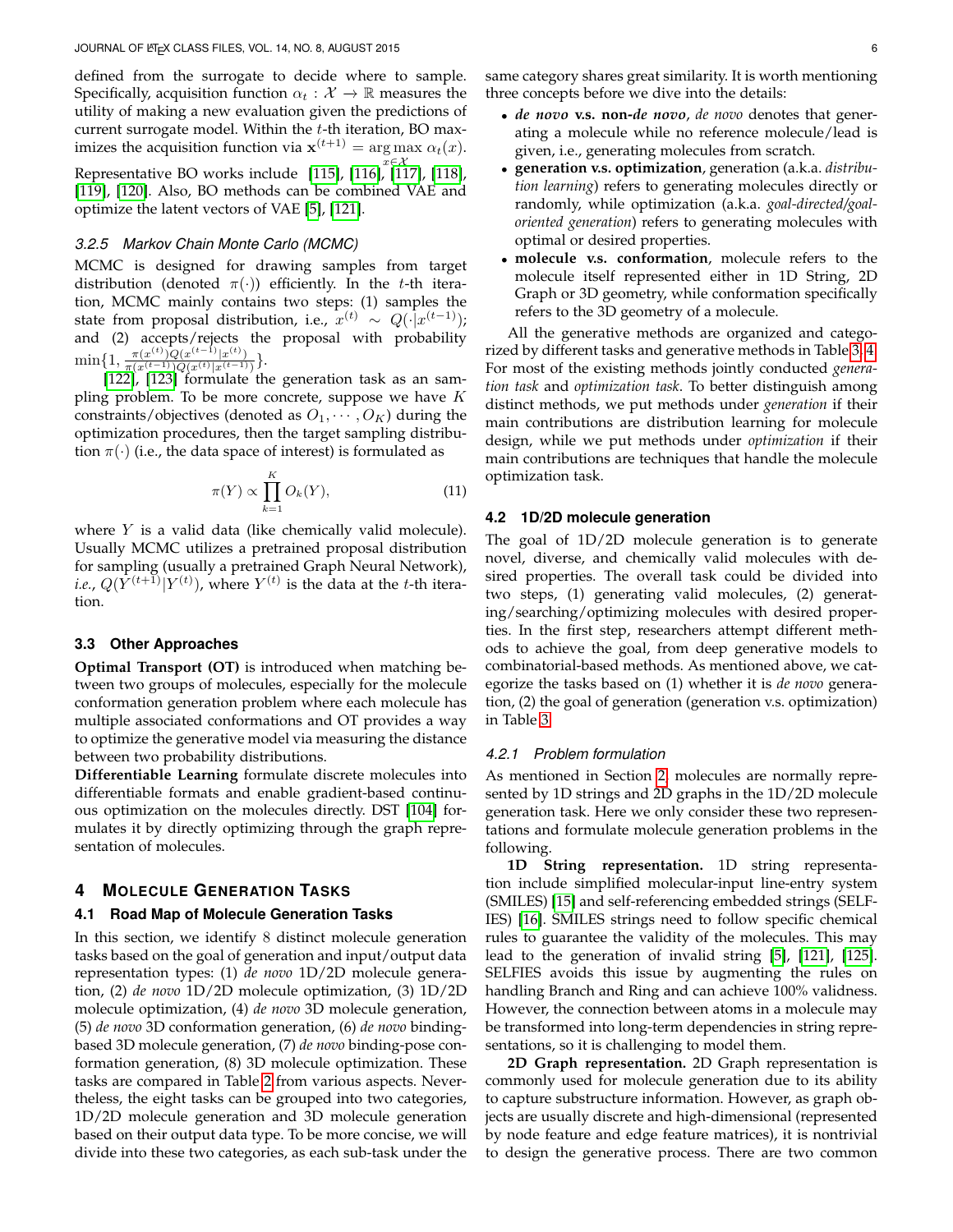TABLE 2

The input, output, and the goal that we are interested in w.r.t. the generation phase. NA means the task is not meaningful.

<span id="page-6-0"></span>

| Input, Output                         | goal          | 1D String                        | 2D Graph<br>(small molecule)     | 3D Geometry<br>(small molecule)              |
|---------------------------------------|---------------|----------------------------------|----------------------------------|----------------------------------------------|
| None                                  | goal-free     | de novo 1D molecule generation   | de novo 2D molecule generation   | de novo 3D molecule generation               |
|                                       | goal-oriented | de novo 1D molecule optimization | de novo 2D molecule optimization | de novo 3D molecule optimization             |
| 1D String                             | goal-free     | NА                               | NA                               | de novo 3D conformation generation           |
|                                       | goal-oriented | 1D molecule optimization         | NA                               | NA                                           |
| 2D Graph (small molecule)             | goal-free     | NA                               | NA                               | de novo 3D conformation generation           |
|                                       | goal-oriented | <b>NA</b>                        | 2D molecule optimization         | de novo 3D molecule optimization             |
| 3D Geometry (small molecule)          | goal-free     | <b>NA</b>                        | <b>NA</b>                        | <b>NA</b>                                    |
|                                       | goal-oriented | <b>NA</b>                        | NA                               | 3D molecule optimization                     |
| 3D Geometry (large molecule)          | goal-free     | NA                               | NA                               | NA                                           |
|                                       | goal-oriented | <b>NA</b>                        | <b>NA</b>                        | de novo binding-based 3D molecule generation |
| 1D String/2D Graph (small molecule) + | goal-free     | NA                               | <b>NA</b>                        | NA                                           |
| 3D Geometry (large molecule)          | goal-oriented | <b>NA</b>                        | <b>NA</b>                        | de novo binding-pose conformation generation |
|                                       |               |                                  |                                  |                                              |

processes, (1) one-shot generation and (2) sequential generation [\[189\]](#page-18-0). One-shot generation refers to generating the node feature and edge feature matrices of a molecular graph at one single step, while sequential generation refers to generating the nodes and edges step by step.

#### *4.2.2 de novo 1D/2D molecule generation*

The goal of 1D/2D molecule generation is to generate new molecules from the distributions of given datasets or the vast chemical space.

**Representative work**: Early works on *de novo* 1D/2D molecule generation represent molecules as 1D SMILES strings. SMILES-based VAEs (including ChemVAE [\[5\]](#page-14-4), SD-VAE [\[124\]](#page-16-42) GrammarVAE [\[125\]](#page-16-41)) learn a VAE-based model which encodes and decodes SMILES strings and sample new molecules (strings) via decoding from a Gaussian prior. However, the SMILES string does not guarantee the generated molecules to be 100% valid. This may lead to a poor validity rate of the generated molecules. Later works argue that representing molecules as graphs could provide a better representation, especially for substructures. Graph-NVP [\[129\]](#page-16-43) and GRF [\[190\]](#page-18-1) first introduce flow-based generative models into molecule generation and design invertible mapping between the input graph and the latent space. However, as both models directly generate node features (i.e. atoms) and edge features (i.e. bonds) without explicit constraints between them, thus the generated molecules are not guaranteed to be valid. GraphAF [\[131\]](#page-17-0) instead designs an autoregressive flow-based model to generate a 2D molecular graph sequentially, which adds an atom or a bond each step and guarantees validity via incorporating a valency check in each step. MoFlow [\[130\]](#page-16-44) designs a flow-based model to generate molecular graphs in a one-shot manner, which builds the node feature and edge feature matrices as a whole. To ensure validity, it introduces a valency correction mechanism as a post-processing step. The advantage of the one-shot model compared with the autoregressive model is its simplicity and efficiency, and its ability to capture global information. However, it scales relatively poorly and requires valency correction as post-processing to guarantee the chemical validity of the generated molecules. Nevertheless, both types of flow-based models require dequantization techniques to model discrete molecular graphs with continuous latent variables, which impedes the accuracy. To address it, GraphDF [\[132\]](#page-17-1) proposes a discrete flow-based

model, where latent variables are discrete, which greatly saves computation costs and eliminates the negative effect of dequantization.

#### *4.2.3 de novo 1D/2D molecule optimization*

Different from generation tasks that search over the chemical space, the goal of *de novo* 1D/2D molecule optimization is to generate molecules with optimal or desired properties, in the absence of a given molecule. During the optimization process, oracle calls are usually required to provide heuristics for the goal.

**Representative work**: Early works directly bias the distribution of the training dataset to generate molecules with desired properties. RNN-finetune [\[140\]](#page-17-2) first trains the generative model on a large biological activity dataset and finetunes it with another specialized dataset. This is applicable in many real-world scenarios when only a small number of desired molecules are available for model training. GA+D [\[6\]](#page-14-5) designs a SELFIES level genetic algorithm enhanced by a discriminator neural network to search the molecules with optimal properties over the chemical space. GB-GA [\[112\]](#page-16-29) leverages graph-level genetic algorithm and design mutation and crossover operations with empirical experience to edit the molecule population in each generation (i.e., iteration). GCPN [\[108\]](#page-16-25) designs a graph convolutional policy network to optimize molecular properties and ensure validity based on a reward function, and generates molecular graphs by adding either an atom or a bond in a single step. MolDQN [\[103\]](#page-16-20) designs a deep Q-network (a technique for RL method) based on value function learning and generates molecular graphs by either adding an atom/a bond or removing a bond in a single step. RationaleRL [\[109\]](#page-16-26) collects property-aware substructures as building blocks and leverages reinforcement learning (policy learning) to grow a molecule with desired properties. GEGL [\[148\]](#page-17-3) mixes genetic algorithm and reinforcement learning by taking the operations of genetic algorithm as basic actions and using reinforcement learning to learn the policy that optimizes the molecular properties. MIMOSA and MARS [\[122\]](#page-16-39), [\[123\]](#page-16-40) formulate molecule optimization as a Bayesian sampling problem, and design graph neural network-based proposal as Markov Chain Monte Carlo (MCMC) kernel.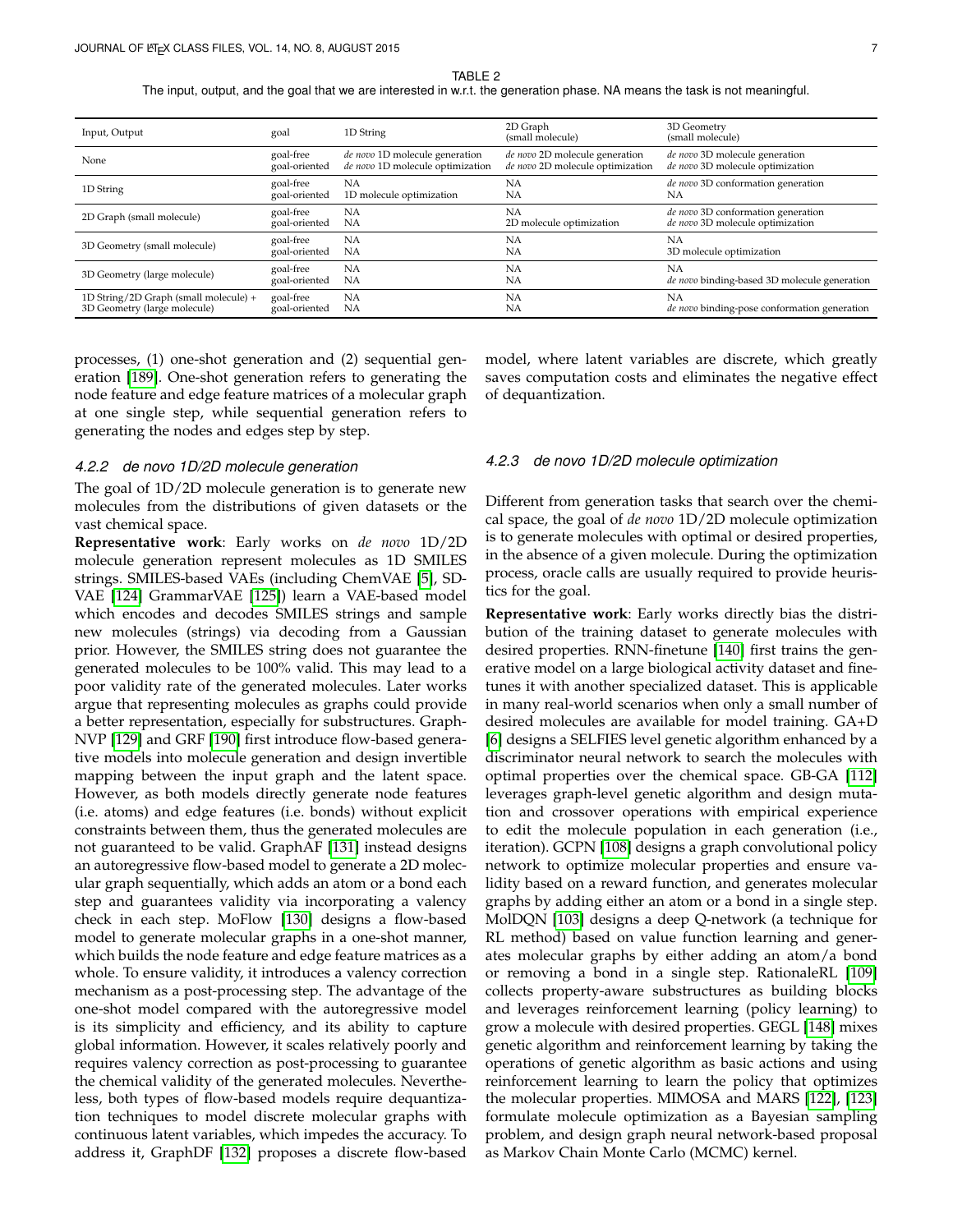<span id="page-7-0"></span>

| Generative Task                     | Model                        | Input                          | Output                         | Generative Method                |
|-------------------------------------|------------------------------|--------------------------------|--------------------------------|----------------------------------|
|                                     | <b>SD-VAE</b> [124]          | None                           | <b>SMILES</b>                  | <b>VAE</b>                       |
|                                     | GrammarVAE [125]             | None                           | <b>SMILES</b>                  | <b>VAE</b>                       |
|                                     | ChemVAE [5]                  | None                           | <b>SMILES</b>                  | <b>VAE</b>                       |
|                                     | <b>JT-VAE</b> [121]          | None                           | 2D-Graph                       | <b>VAE</b>                       |
|                                     |                              |                                |                                |                                  |
|                                     | GraphVAE [126]               | None                           | 2D-Graph                       | <b>VAE</b>                       |
|                                     | <b>CGVAE</b> [127]           | None                           | 2D-Graph                       | <b>VAE</b>                       |
|                                     | <b>SG-VAE</b> [128]          | None                           | <b>SMILES</b>                  | <b>VAE</b>                       |
|                                     | GraphNVP [129]               | None                           | 2D-Graph                       | Flow                             |
| de novo 1D/2D molecule generation   | MoFlow [130]                 | None                           | 2D-Graph                       | Flow                             |
|                                     | GraphAF [131]                | None                           | 2D-Graph                       | Flow+AR                          |
|                                     | GraphDF [132]                | None                           | 2D-Graph                       | Flow+AR                          |
|                                     | dcGAN [133]                  | None                           | Fingerprint                    | <b>GAN</b>                       |
|                                     | Defactor [134]               | None                           | 2D-Graph                       | <b>GAN</b>                       |
|                                     | <b>ORGAN</b> [135]           | None                           | <b>SMILES</b>                  | $GAN+RL$                         |
|                                     | MolGAN [136]                 | None                           | 2D-Graph                       | GAN+RL                           |
|                                     | MolecularRNN [137]           | None                           | 2D-Graph                       | AR                               |
|                                     | <b>SF-RNN</b> [138]          | None                           | <b>SELFIES</b>                 | AR                               |
|                                     | GraphEBM [139]               | None                           | 2D-Graph                       | <b>EBM</b>                       |
|                                     |                              | None                           | <b>SMILES</b>                  | AR                               |
|                                     | RNN-finetune [140]           |                                |                                |                                  |
|                                     | PCVAE [141], [142]           | None                           | 2D-Graph                       | <b>VAE</b>                       |
|                                     | <b>MDVAE</b> [143]           | None                           | 2D-Graph                       | <b>VAE</b>                       |
|                                     | GB-GA [112]                  | None                           | 2D-Graph                       | GA                               |
|                                     | $GA+D[6]$                    | None                           | <b>SELFIES</b>                 | GA                               |
|                                     | EDM [144]                    | None                           | <b>SMILES</b>                  | GA                               |
|                                     |                              | None                           | <b>SELFIES</b>                 | GA                               |
|                                     | <b>JANUS</b> [145]           |                                |                                |                                  |
|                                     | MolDQN [103]                 | None                           | 2D-Graph                       | RL                               |
| de novo 1D/2D molecule optimization | RationaleRL [109]            | None                           | 2D-Graph                       | RL                               |
|                                     | <b>GCPN</b> [108]            | None                           | 2D-Graph                       | $RL+GAN$                         |
|                                     | <b>REINVENT</b> [146]        | None                           | SMILES                         | $RL+AR$                          |
|                                     | <b>MCMG</b> [147]            | None                           | <b>SMILES</b>                  | $RL+AR$                          |
|                                     |                              | None                           |                                | $RL+GA$                          |
|                                     | <b>GEGL</b> [148]            |                                | 2D-Graph                       |                                  |
|                                     | ChemTS [149]                 | None                           | <b>SMILES</b>                  | MCTS+AR                          |
|                                     | <b>MP-MCTS</b> [114]         | None                           | <b>SMILES</b>                  | MCTS+AR                          |
|                                     | <b>MIMOSA</b> [122]          | None                           | 2D-Graph                       | <b>MCMC</b>                      |
|                                     | <b>MARS</b> [123]            | None                           | 2D-Graph                       | <b>MCMC</b>                      |
|                                     | TransVAE [150]               | <b>SMILES</b>                  | <b>SMILES</b>                  | <b>VAE</b>                       |
|                                     | ScaffoldMD [151]             | 2D-Graph                       | 2D-Graph                       | <b>VAE</b>                       |
|                                     | Hier-VAE [152]               | 2D-Graph                       | 2D-Graph                       | <b>VAE</b>                       |
|                                     |                              |                                |                                | <b>VAE</b>                       |
|                                     | <b>NeVAE</b> [153]           | 2D-Graph+3D-Geometry           | 2D-Graph+3D-Geometry           |                                  |
|                                     | Cogmol [154], [155]          | Data-agnostic                  | Data-agnostic                  | <b>VAE</b>                       |
|                                     | MSO [115]                    | <b>SMILES</b>                  | <b>SMILES</b>                  | VAE+BO                           |
|                                     | Constrained-BO-VAE [118]     | <b>SMILES</b>                  | SMILES                         | VAE+BO                           |
|                                     | TI-MI/IS-MI [117]            | Data-agnostic                  | Data-agnostic                  | VAE+BO                           |
|                                     | <b>VJTNN</b> [156]           | 2D-Graph                       | 2D-Graph                       | VAE+GAN                          |
|                                     | <b>CORE</b> [157]            | 2D-Graph                       | 2D-Graph                       | VAE+GAN                          |
| 1D/2D molecule generation           | Mol-CycleGAN [158]           | 2D-Graph                       | 2D-Graph                       | <b>GAN</b>                       |
|                                     | LatentGAN [159]              | <b>SMILES</b>                  | <b>SMILES</b>                  | GAN+AE                           |
|                                     | <b>FREED</b> [160]           |                                |                                | RL                               |
|                                     | <b>MOLER</b> [110]           | 2D-Graph<br>2D-graph           | 2D-Graph<br>2D-graph           | RL+VAE                           |
|                                     |                              | <b>SELFIES</b>                 | <b>SELFIES</b>                 | GA                               |
|                                     | STONED [161]<br>SynNet [106] | 2D-Graph                       | 2D-Graph                       | GА                               |
|                                     | QMO [162]                    |                                |                                |                                  |
|                                     | ChemSpace [163]              | Data-agnostic<br>Data-agnostic | Data-agnostic<br>Data-agnostic | Model-agnostic<br>Model-agnostic |
|                                     |                              |                                |                                | Differentiable                   |
|                                     | <b>DST</b> [104]             | 2D-Graph                       | 2D-Graph                       |                                  |

TABLE 3 2D molecule generation.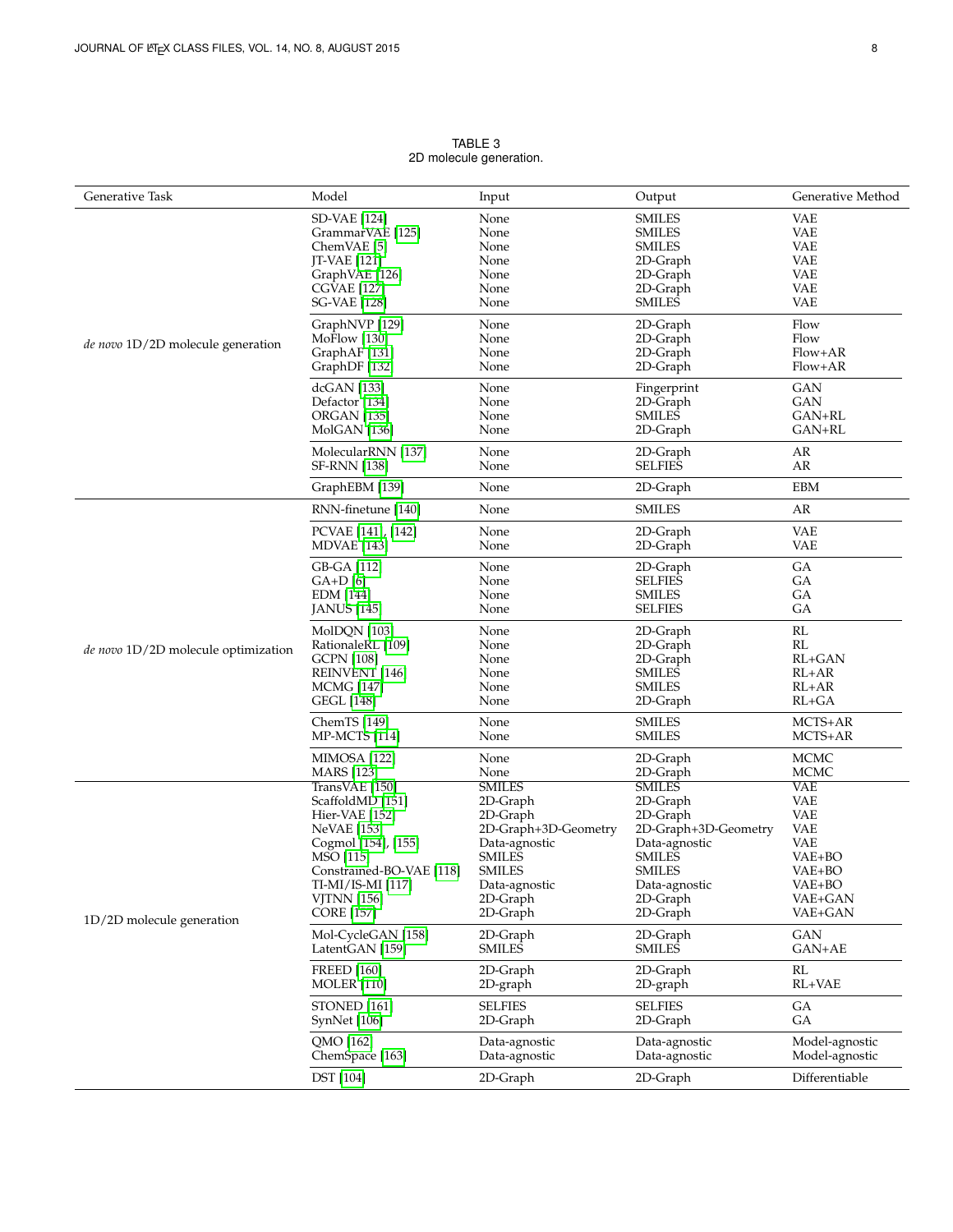<span id="page-8-0"></span>

| <b>Generative Task</b>                       | Model                                                                     | Input                                        | Output                                                   | Generative Method                                    |
|----------------------------------------------|---------------------------------------------------------------------------|----------------------------------------------|----------------------------------------------------------|------------------------------------------------------|
|                                              | <b>CVGAE</b> [164]<br>GraphDG [165]<br>ConfVAE [166]<br><b>DMCG</b> [167] | 2D-Graph<br>2D-Graph<br>2D-Graph<br>2D-graph | 3D-Geometry<br>3D-Geometry<br>3D-Geometry<br>3D-Geometry | <b>VAE</b><br><b>VAE</b><br><b>VAE</b><br><b>VAE</b> |
| de novo 3D conformation generation           | ConfGF [168]<br><b>EVFN</b> [55]<br><b>DGSM</b> [169]<br>GeoDiff [170]    | 2D-Graph<br>2D-Graph<br>2D-Graph<br>2D-Graph | 3D-Geometry<br>3D-Geometry<br>3D-Geometry<br>3D-Geometry | Diffusion<br>Diffusion<br>Diffusion<br>Diffusion     |
|                                              | GeoMol [171]                                                              | 2D-Graph                                     | 3D-Geometry                                              | <b>OT</b>                                            |
|                                              | <b>BOKEI</b> [172]                                                        | 2D-Graph                                     | 3D-Geometry                                              | <b>BO</b>                                            |
| de novo 3D molecule generation               | G-SchNet [173]<br><b>GEN3D</b> [174]                                      | None<br>None                                 | 3D-Geometry<br>2D-Graph+3D-Geometry                      | AR<br>AR                                             |
|                                              | MolGym [175]<br><b>COVARIANT</b> [176]                                    | None<br>None                                 | 3D-Geometry<br>3D-Geometry                               | RL<br>RL                                             |
|                                              | 3DMolNet [177]                                                            | None                                         | 2D-Graph+3D-Geometry                                     | <b>VAE</b>                                           |
|                                              | E-NFs [52]<br>G-SphereNet [178]                                           | None<br>None                                 | 3D-Geometry<br>3D-Geometry                               | Flow<br>Flow+AR                                      |
| de novo binding-based 3D molecule generation | AutoGrow [179]                                                            | None                                         | 3D-Geometry                                              | <b>GA</b>                                            |
|                                              | liGAN [180]                                                               | None                                         | 3D-Density                                               | <b>VAE</b>                                           |
|                                              | DeepLigBuilder [181]                                                      | 2D-Graph+3D-Geometry<br>None                 |                                                          | MCTS+RL                                              |
|                                              | 3DSBDD [182]                                                              | None                                         | 3D-Geometry                                              | AR                                                   |
| de novo binding-pose conformation generation | DeepDock [183]                                                            | 2D-Graph                                     | 3D-Geometry                                              | <b>EBM</b>                                           |
|                                              | EquiBind [184]                                                            | 2D-Graph                                     | 3D-Geometry                                              | <b>OT</b>                                            |
| 3D molecule optimization                     | <b>BOA</b> [185]                                                          | 3D-Geometry                                  | 3D-Geometry                                              | <b>BO</b>                                            |
|                                              | 3D-Scaffold [186]<br>cG-SchNet [187]                                      | 3D-Geometry<br>3D-Geometry                   | 3D-Geometry<br>3D-Geometry                               | AR<br>AR                                             |
|                                              | Coarse-Graining VAE [188]                                                 | 3D-Geometry                                  | 3D-Geometry                                              | <b>VAE</b>                                           |

TABLE 4 3D molecule generation.

#### *4.2.4 1D/2D molecule optimization*

Different from *de novo* tasks before, the goal of 1D/2D molecule optimization is to generate molecules with optimal or desired properties by optimizing from a given molecule. In many cases, a local search (without changing the input molecule so much) is sufficient and we do not require traversing over the whole chemical space.

**Representative work**: VJTNN [\[156\]](#page-17-25) proposes a graph-tograph translation framework to translate the input molecule (to be optimized) into the new molecule with more desirable properties and similar to the input one. It uses a junction tree of molecule substructures as the representation and utilizes a discriminator network to guide the optimization process. Within the graph-to-graph translation framework, CORE [\[157\]](#page-17-26) designs a copy & refine mechanism to copy substructures from the input molecule and optimize the generation procedure; MOLER [\[110\]](#page-16-27) leverages a hybrid deep generative model (i.e., graph-to-graph framework) and reinforcement learning (policy gradient); HierVAE [\[152\]](#page-17-21) designs a hierarchical VAE (both encoder and decoder) to model the mapping and capture hierarchical information of molecules during the optimization process. MSO [\[115\]](#page-16-32) represents molecules as SMILES strings and designs a sequence-level VAE-based model to reconstruct the strings from the learned latent space. Then a Bayesian optimization (BO) approach is leveraged to search over the latent space for molecules with desired properties. Mol-CycleGAN [\[158\]](#page-17-27) designs a cycle-GAN based model that translates input molecules to target molecules with a cycle-consistency loss [\[191\]](#page-18-17). LatentGAN [\[159\]](#page-17-28) designs a mixture model of autoencoder (AE) and GAN, where AE is used to learn a continuous latent representation of molecules and GAN encourages the generated molecules to be close to the desirable molecules. DST [\[104\]](#page-16-21) designs a differentiable molecular graph that is differentiable with respect to the substructure in a molecular graph, thus enabling the gradient-based optimization on the discrete molecular graph for desired properties. ChemSpace [\[163\]](#page-17-32) introduces a new perspective that aims to discover smooth latent directions controlling molecular properties. It argues the importance of such latent directions for interpreting the smooth structure changes of molecules corresponding to property changes.

## *4.2.5 Data*

Over the past few decades, multiple large-scale databases are curated to advance the field of molecule design [\[113\]](#page-16-30), [\[192\]](#page-18-18). Here, we list commonly used datasets in molecule design and the detailed statistics of datasets are available in Table [5.](#page-12-0)

**QM9** [\[193\]](#page-18-19), [\[194\]](#page-18-20) provides quantum chemical properties for a relevant, consistent, and comprehensive chemical space of small organic molecules. It contains  $134k$  stable small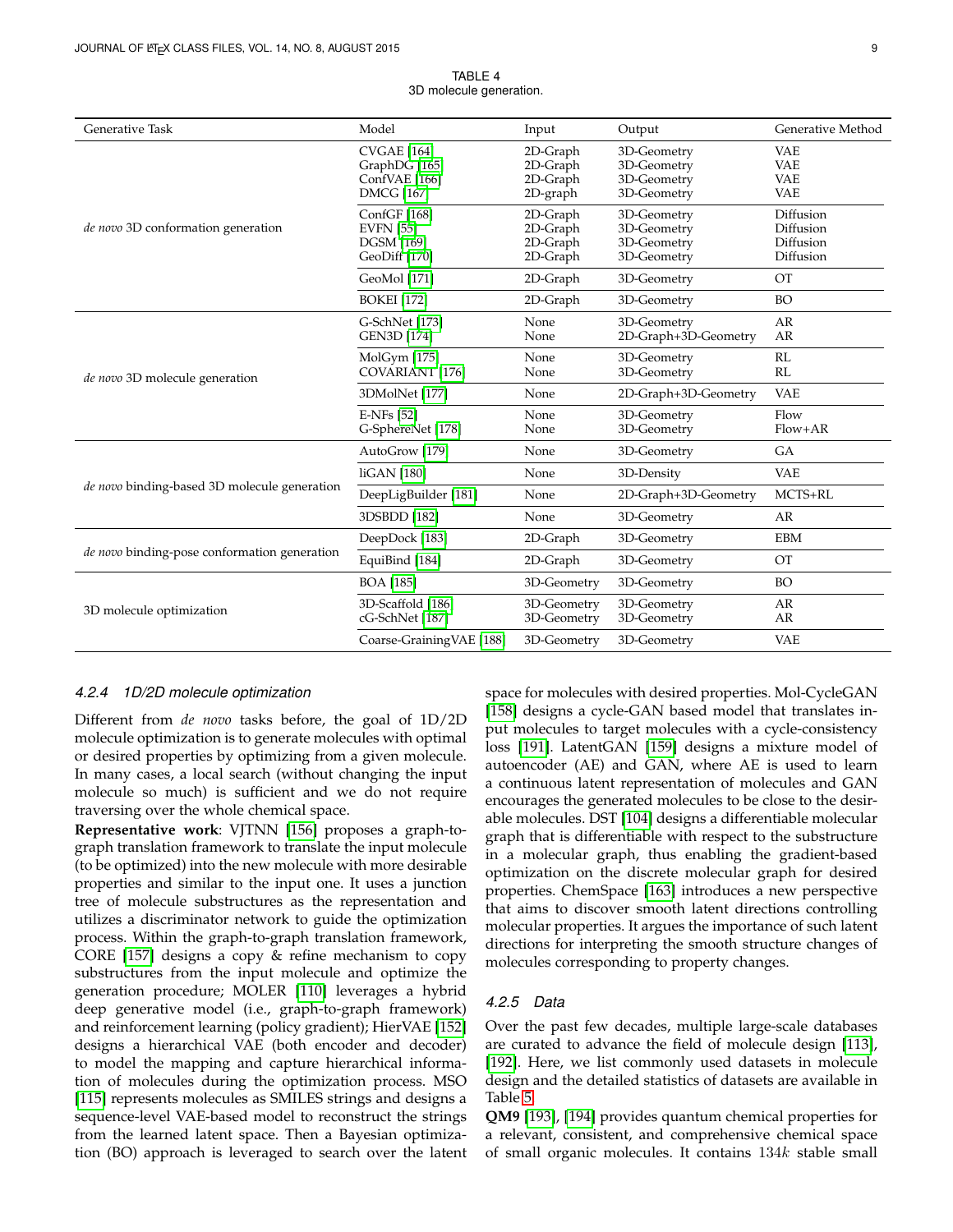organic molecules with 3D conformations that contain up to 9 heavy atoms.

**ZINC** [\[195\]](#page-18-21) is a free database of commercially-available compounds for virtual screening. It contains over 230 million purchasable compounds in ready-to-dock, 3D formats. **Molecular Sets (MOSES)** [\[196\]](#page-18-22) is a benchmark platform that provides a cleaned dataset of molecules that are ideal for optimization. It is processed from the ZINC Clean Leads dataset and contains around 1.9 M molecules.

**ChEMBL** [\[197\]](#page-18-23) is a manually curated database of bioactive molecules with drug-like properties. It brings together chemical, bioactivity, and genomic data to aid the translation of genomic information into effective new drugs. It contains 2.0M molecules.

**CEPDB** [\[198\]](#page-18-24) contains around 4.3 M molecules that are related to organic solar cell materials for the design of organic Photovoltaics.

**GDB13** [\[199\]](#page-18-25) enumerates small organic molecules containing up to 13 atoms of C, N, O, S, and Cl following simple chemical stability and synthetic feasibility rules. It is the largest publicly available small organic molecule database to date and contains around 970 M molecules.

## **4.3 3D molecule generation**

3D structures of molecules are critical to their functions with a wide range of applications such as molecular dynamics, docking, etc. In 3D molecule generation, the goal is to generate molecules in 3D space. Unlike 1D/2D molecule generation, one 1D/2D molecule has a variety of 3D geometry or conformations. This results in a list of tasks in which the final outputs are expected to be 3D molecules. As mentioned above, we categorize the tasks based on (1) whether it is *de novo* generation, (2) the goal of generation (generation v.s. optimization), and (3) the input/output of the generation (2D molecule v.s. 3D conformation) in Table [4.](#page-8-0) Similar to 1D/2D molecule generation, two key challenges also exist for 3D molecule generation: (1) generating both syntactically- and geometrically-valid molecules, (2) optimizing molecule structures with desired properties. We will introduce each task under 3D molecule generation in the following sections.

#### *4.3.1 Problem formulation*

As mentioned in Section [2,](#page-1-0) the most common 3D representation of molecules is 3D geometry which consists of a set of nodes with 3D coordinates. 3D representations also include density map, surface mesh, etc.. Here we mainly consider 3D geometry representation and briefly explain other representations in the correspondingly related works.

**Geometry representation.** Geometry representation is a natural representation of molecules characterized by a set of nodes and coordinates in 3D space. One main challenge in representing molecules as geometry is that the model needs to be equivariant to rotation and translation in 3D space. This needs to be properly addressed in reducing the sample complexity of learning the generative methods.

## *4.3.2 de novo 3D molecule generation*

The goal of *de novo* 3D molecule generation is to generate novel, diverse, and chemically & geometrically valid molecules from scratch. Compared to *de novo* 2D molecule generation, this task is more flexible to generate molecules in 3D space, while it is also more challenging since it has to take into account geometric validity beyond syntactic validity. While the additional benefit of generating in 3D is that it could be utilized to take into account the geometric constraint or binding conformation where 3D geometry is needed.

**Representative work**: Early attempts focus on extending the generative methods in *de novo* 2D molecule generation, with 3D geometric representation learning. G-SchNet [\[173\]](#page-17-42) argues that graph-based generative models have natural flaws in recognizing spatial isomerism and non-bonded interactions of molecules. Specifically, it designs a purely 3D-based autoregressive model which eliminates the need for representing molecules as graphs and respects the rotational invariance of the molecule structures. 3DMolNet [\[177\]](#page-18-5) designs a VAE-based generative model instead of the autoregressive model which learns a latent space for smooth exploration of the chemical space. E-NFs [\[52\]](#page-15-13) also respects the symmetry via integrating an equivariant graph neural network in a normalizing flow-based generative model. To obtain an invertible equivariant function for normalizing flow, it integrates the equivariant graph neural network in neural ordinary differential equations which are continuoustime differentiable. G-SphereNet [\[178\]](#page-18-6) extends the idea of G-SchNet to design an autoregressive model which places atoms in 3D space step-by-step with the backbone model to be one recent 3D GNN, SphereNet [\[54\]](#page-15-15). Specifically, the 3D geometry is generated via generating distances, angles, and torsion angles which determine the positions of each atom rather than generating coordinates directly.

## *4.3.3 de novo 3D conformation generation*

The goal of *de novo* 3D conformation generation is to generate novel, diverse, and chemically & geometrically valid molecule conformations from given 2D molecules. Generating 3D conformations from 2D molecules is of great importance to many downstream tasks such as pocket-ligand binding affinity prediction, pocket-based molecule design, etc.

**Representative work**: Early work CVGAE [\[164\]](#page-17-33) designs a conditional VAE-based model that learns to generate 3D conformations given the 2D molecules as conditions. It directly generates the 3D geometry. However, a postalignment, which aligns the generated conformations to the ground truth conformations, is needed to ensure the translation- and rotation-equivariance of the model. Instead of directly generating the 3D geometry, ConfDG [\[165\]](#page-17-34) combines a conditional VAE that generates the interatomic distances over molecule atoms with a euclidean distance geometry which translates the generated distances to a set of atomic coordinates. Later, ConfVAE [\[166\]](#page-17-35) develops an end-to-end framework that combines conditional VAE and distance geometry and eliminates the need to separate these two steps. GeoMol [\[171\]](#page-17-40) presents a generative learning pipeline for this task which first predicts local atomic 3D structures and torsion angles and then assembles the conformations, to avoid unnecessary over-parameterization of the geometric degrees of freedom. Another popular generative models used in this task is score-based or diffusion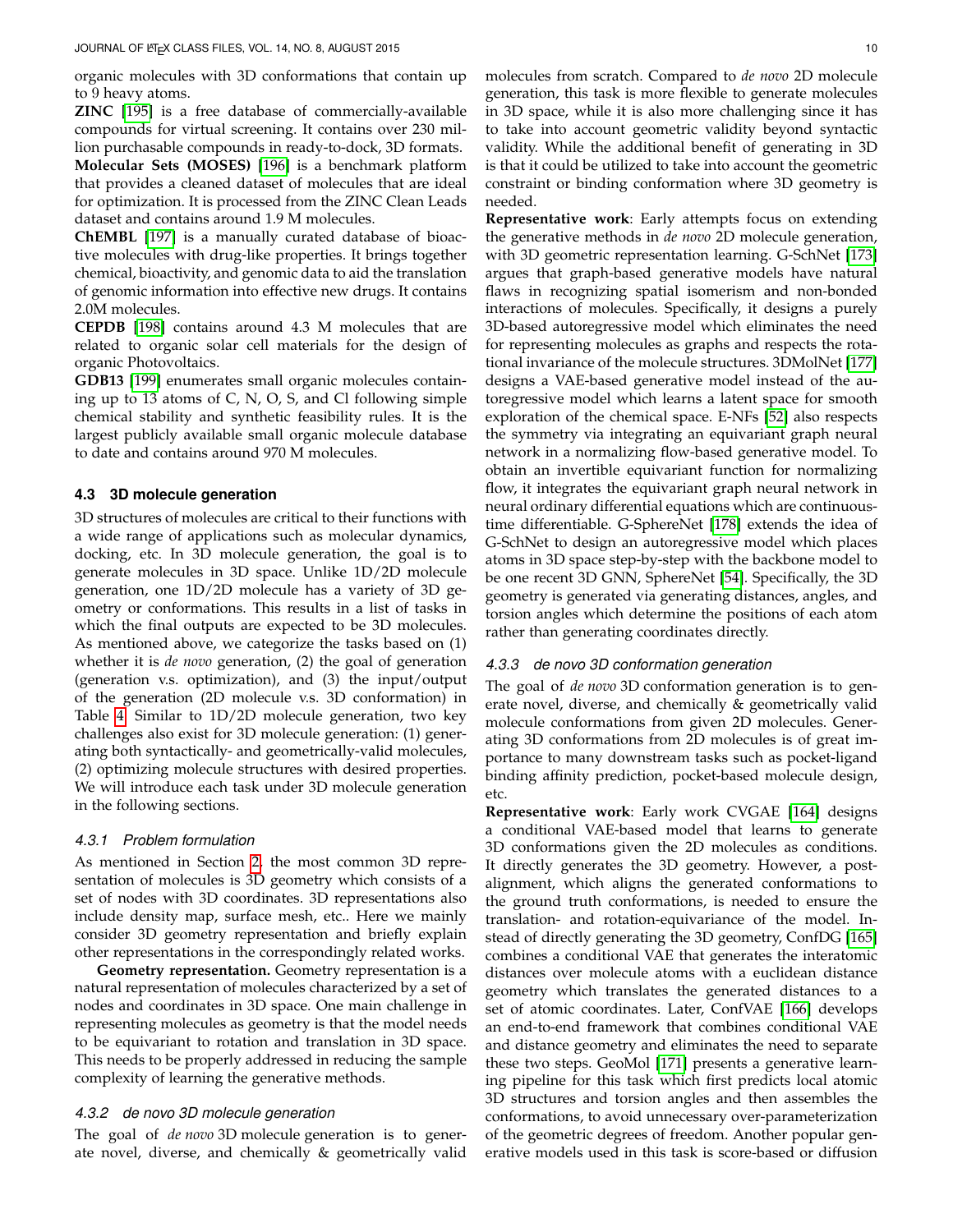generative models. ConfGF [\[168\]](#page-17-37) first devises a score-based generative model to estimate the gradient fields of log density with respect to interatomic distances and calculates the gradient fields of log density of atomic coordinates via the chain rule. Then it leverages Langevin dynamics for efficient sampling of molecule conformations. DGSM [\[169\]](#page-17-38) extends it to take into account the non-bonded interactions by making the molecular graph structure learnable [\[200\]](#page-18-26). EVFN [\[55\]](#page-15-16) designs an Equivariant Vector Field Network (EVFN) (with a novel tuple of equivariant basis and the associated scalarization and vectorization layers) to learn gradient vector fields that allow direct modeling of the 3D coordinates of the conformations via score-based generative models. GeoDiff [\[170\]](#page-17-39) also designs a diffusion model directly over the 3D geometries instead of interatomic distances to estimate the gradient of log-probability of conformations and sampling from the probability. DMCG [\[167\]](#page-17-36) realizes the importance of permutation-, translation- and rotation-equivaraince in directly generating 3D geometry from 2D molecular graphs. It introduces an alignment and permutation post-processing step each time before calculating the loss between the generated and ground truth geometries to relieve the model from learning these equivariance properties in the training phase.

#### *4.3.4 de novo binding-based 3D molecule generation*

The goal of *de novo* binding-based 3D molecule generation is to design 3D molecules given proteins' binding pockets. The designed 3D molecules are expected to have high binding affinities to the protein targets. As mentioned above, designing molecules that could bind to specific pockets is a critical task in structured-based drug discovery.

**Representative work**: liGAN [\[180\]](#page-18-8) proposes to represent 3D molecules by 3D atomic density maps which are more smooth than the discrete graph structures and devises a conditional VAE-based approach with 3D CNN as backbone models. However, as the density map is not a direct representation of molecules, it takes further processes to fit the atoms into the density map and make bonds based on chemical rules (e.g., bond length, angle, atom type) after generating the atomic density maps. DeepLigBuilder [\[181\]](#page-18-9) instead represents molecules in 3D geometries which are constructed by 3D coordinates and atom types. Specifically, it designs a RL-based 3D molecule generative model which has a policy network to iteratively refine existing structure and add new atoms to the structure. Furthermore, an MCTS algorithm is combined with the RL method to perform structure-based drug discovery towards a specific protein binding pocket. 3DSBDD [\[182\]](#page-18-10) also represents molecules by 3D geometry and designs an autoregressive model to sample new molecules with high probability in the geometric space of the specific protein binding pocket.

#### *4.3.5 de novo binding-pose conformation generation*

Different from *de novo* 3D conformation generation which aims to generate a diverse set of molecule conformations without specific targets, the goal of *de novo* binding-pose conformation generation is to find the appropriate conformation of an input (given) molecule to the given protein's pocket site.

**Representative work**: DeepDock [\[183\]](#page-18-11) designs a model that takes 2D molecular graphs and 2D protein pocket graphs as input and learns the continuous representations. Then, the model learns a statistical potential based on distance likelihood for the pairwise protein-molecule representations. Finally, an optimization method is performed to produce the binding conformation of the molecule. EquiBind [\[184\]](#page-18-12) instead represents molecules and protein pockets with 3D geometries and models them with a 3D equivariant graph neural network. Then, the binding pose conformation of the molecule towards the target is optimized through a learned set of key points matching from the attention map of a graph matching neural network.

#### *4.3.6 3D molecule optimization*

The goal of 3D molecule optimization is to optimize the molecule represented in 3D to meet desired requirements, e.g., better binding pose or better molecular property. Note that although high binding affinity could be considered as one of the goals for this task, we separate related work to *de novo* binding-pose conformation generation as it is important to be a stand-alone task. Here, we include a diverse set of 3D molecule optimization tasks, such as low-energy molecule conformation optimization, scaffoldbased 3D molecule optimization, coarse-to-fine molecule conformation optimization.

**Representative work**: BOA [\[185\]](#page-18-13) searches for molecule conformations with the lowest energy which are most probable and stable via Bayesian Optimization. 3D-Scaffold [\[186\]](#page-18-14) focuses on generating 3D molecules with the replacement of the 3D scaffolds. Specifically, it builds upon G-SchNet and autoregressively generates new atoms from fixed existing 3D scaffolds and the generated new molecule candidates are guaranteed to have the desired scaffolds. Coarse-GrainingVAE [\[188\]](#page-18-16) learns to generate fine-grained molecule conformations from the coarse-grained molecule conformations via a VAE-based generative model that reconstructs/samples the fine-grained conformations.

#### *4.3.7 Data*

3D molecule and conformation databases have also been accumulated in the past few decades with the rising of multiple large data repositories such as Protein Data Bank (PDB) [\[201\]](#page-18-27). We list the main datasets used for 3D molecule generation in the following. The detailed statistics of datasets are available in Table [5.](#page-12-0)

**GEOM-QM9** [\[45\]](#page-15-6) uses advanced sampling and semiempirical density functional theory to annotate the 3D conformer ensembles. It contains around 133,000 3D molecules. **GEOM-Drugs** [\[45\]](#page-15-6) also uses advanced sampling and semiempirical density functional theory to annotate the 3D conformer ensembles. It contains around 317,000 3D molecules. **ISO17** [\[202\]](#page-18-28) contains 197 2D molecules and 430,692 molecule-conformation pairs.

**Molecule3D** [\[203\]](#page-18-29) is a dataset with precise ground-state geometries of approximately 4 million molecules derived from density functional theory (DFT).

**CrossDock2020** [\[64\]](#page-15-25) contains a total of 22,500,000 poses of ligands docked into multiple similar binding pockets across the Protein Data Bank.

**scPDB** [\[204\]](#page-18-30) is a comprehensive and up-to-date selection of ligandable binding sites of the Protein Data Bank. It has a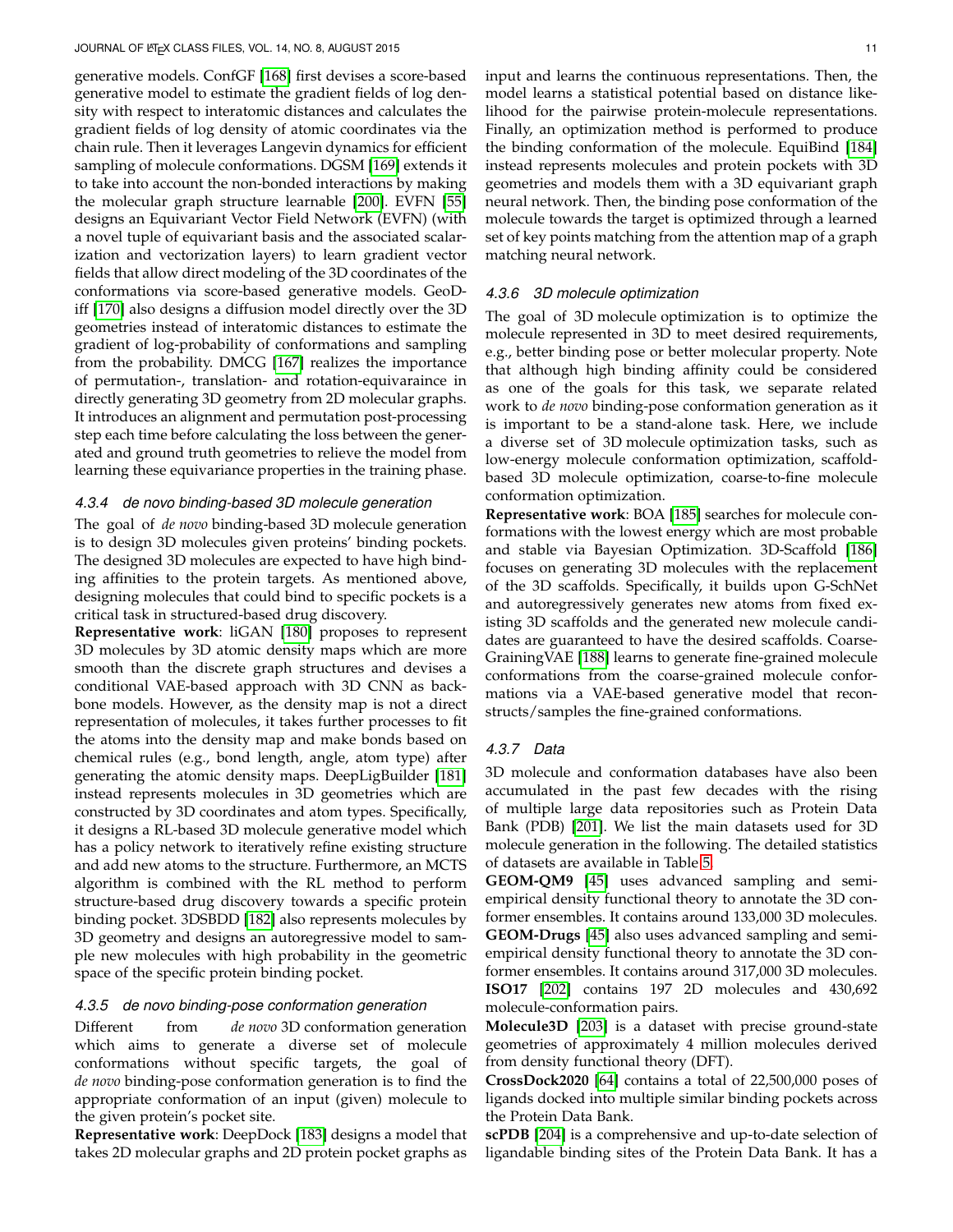total of 16,034 entries and registers 9,283 binding sites from 3,678 unique proteins and 5,608 unique ligands.

**DUD-E** [\[205\]](#page-18-31) contains 22,886 active compounds and affinity scores against 102 targets. Each active compound, which has similar physico-chemical properties but different molecules, is associated with 50 decoys.

## <span id="page-11-0"></span>**5 MOLECULE GENERATION EVALUATION**

The evaluation of molecule generation tasks can be grouped in four categories, (1) evaluations of a molecule generation method, including the validity, novelty, and uniqueness of the generated molecules; (2) distribution evaluations that measure the distribution of generated molecules and distribution of training molecules; (3) optimization evaluations; (4) conformation evaluation. Basic evaluations refer to the basic requirement of generating molecules, e.g., validity and geometric stability for 2D and 3D molecule generation. Distribution evaluations refer to the distribution of the generated molecules compared to the input distribution. The distribution could be measured by various aspects including molecular properties, graph statistics, sequence similarities, structure similarities, 3D geometry similarities, etc. Optimization evaluations highly relate to the goal of the optimization task. For example, molecule optimization task usually aims to generate molecules or optimize molecules towards specific target values.

However, it is worth noting that not only there are a diverse set of molecules in 3D, but rather one single molecule could have a diverse set of conformations that determines many key properties, especially related to pocketbinding, structured-based drug discovery, etc. In contrast to 1D/2D molecule generation, diversity is not always the desired property for 3D molecule generation. For example, *de novo* binding-based 3D molecule generation aims to generate the binding pose or conformation of a molecule for a specific protein pocket.

## **5.1 Generation Evaluation**

The basic evaluation metrics for molecule generation task include **Validity**, **Novelty**, **Uniqueness**, **Diversity** [\[108\]](#page-16-25).

$$
Validity = \frac{\text{\# valid molecules}}{\text{\# generated molecules}} \tag{12}
$$

Novelty = 
$$
\frac{\text{\# novel molecules}}{\text{\# generated molecules}}
$$

\n(13)

Uniqueness = 
$$
\frac{\text{# unique molecules}}{\text{# generated molecules}}
$$
 (14)

$$
Quality = \frac{\text{# good molecules}}{\text{# generated molecules}} \tag{15}
$$

where novel molecules are the generated molecules that do not appear in training set. Validity is the percentage of valid molecules among all the generated molecules. Novelty is the percentage of the generated molecules that do not appear in training set and measures the ability to explore unknown chemical space. Uniqueness is the percentage of unique molecules among all the generated molecules and measures the methods' ability to reconstruct the molecules. Quality is the percentage of good molecules filtered by a

**Discovery-based evaluation** [\[196\]](#page-18-22). Discovery-based evaluation refers to testing whether the generative methods would discover certain patterns or rediscover molecules removed from the training set.

**Diversity** [\[207\]](#page-18-32) is composed of two parts, internal diversity and external diversity. Internal diversity is defined as the average pairwise similarity among all the generated molecules, while external diversity is defined as the average pairwise similarity between the training set and the generated molecules, as follows::

Int = 
$$
1 - \frac{1}{|\mathcal{Z}_{gen}|(|\mathcal{Z}_{gen}|-1)} \sum_{Z_1, Z_2 \in \mathcal{Z}_{gen}, Z_1 \neq Z_2} \text{sim}(Z_1, Z_2),
$$
  
\nExt =  $1 - \frac{1}{|\mathcal{Z}_{gen}||\mathcal{Z}_{train}|} \sum_{Z_1, Z_2 \in \mathcal{Z}_{gen}, \mathcal{Z}_{train}} \text{sim}(Z_1, Z_2),$  (16)

where  $\mathcal Z$  is the set of generated molecules.  $\text{sim}(Z_1, Z_2)$ could be any similarity metric between molecule  $Z_1$  and  $Z_2$ , calculated in different ways, such as Tanimoto similarity, scaffold similarity, fragment similarity, etc.

#### **5.2 Distribution Evaluation**

Additionally, more evaluation metrics are used to measure how well the generative models learn the true data property distributions, including

- **Kullback–Leibler Divergence** (KLD) [\[208\]](#page-18-33). KL divergence between the probability distributions of a variety of physicochemical descriptors for the training set and a set of generated molecules. Models able to capture the distributions of molecules in the training set will lead to small KL divergence values.
- Fréchet ChemNet Distance (FCD) [\[209\]](#page-18-34). FCD first takes the means and covariances of the activations of the penultimate layer of ChemNet are calculated for the reference set and the set of generated molecules. The FCD is then calculated as the Frechet distance for both pairs of values. Lower FCD values indicate more similarity between two distributions.
- **Mean Maximum Discrepancy** (MMD) [\[210\]](#page-18-35). MMD measures the distance between the probability distributions of a variety of physicochemical descriptors for the training set and a set of generated molecules.

## **5.3 Optimization Evaluation**

The goal of optimization is to generate molecules with desirable properties. These properties are required to be evaluated. The property evaluator is also named oracle.

**Oracle** (a.k.a. molecular property evaluator) can be seen as a black-box function that evaluate certain chemical or biological properties of a molecule. It takes a molecule as the input and returns its property. The common oracles include

- Synthetic Accessibility (SA) measures how hard to synthesize the given molecule. It is evaluated by RDKit [\[211\]](#page-18-36).
- Quantitative Estimate of Drug-likeness (QED) is a quantitative estimate of drug-likeness. It is evaluated by RD-Kit [\[211\]](#page-18-36).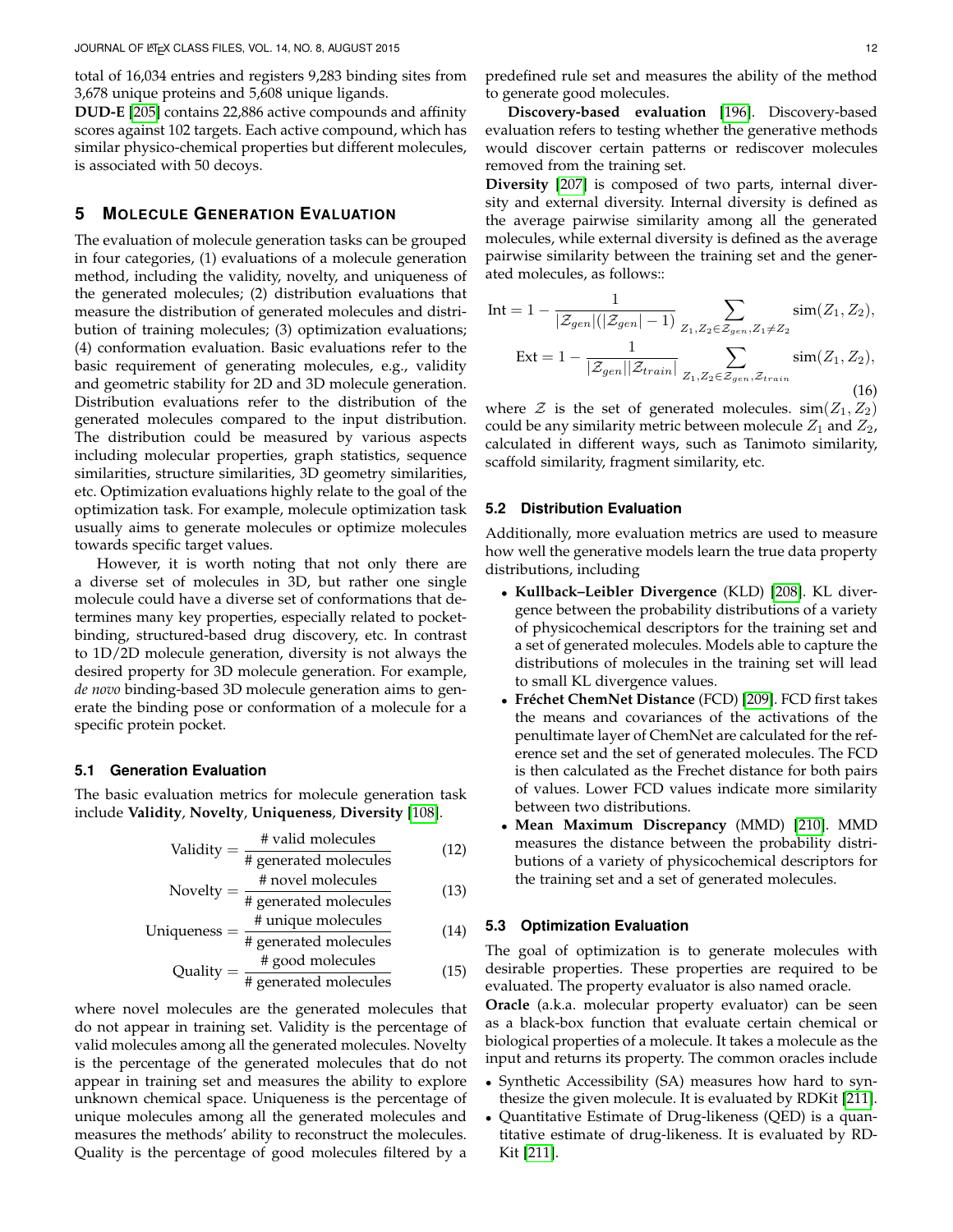TABLE 5

<span id="page-12-0"></span>

| Dataset                                                                                                                            | 1D/2D  | 3D                         | Approx. Amount                                                                                                                                          | Purpose                                                                                                                                                                                                                              |
|------------------------------------------------------------------------------------------------------------------------------------|--------|----------------------------|---------------------------------------------------------------------------------------------------------------------------------------------------------|--------------------------------------------------------------------------------------------------------------------------------------------------------------------------------------------------------------------------------------|
| ZINC [195], [206]<br><b>ChEMBL</b> [197]<br><b>MOSES</b> [196]<br><b>CEPDB</b> [198]<br>GDB13 [199]                                | J      |                            | 250,000<br>2,100,000<br>1,937,000<br>4,300,000<br>970,000,000                                                                                           | 1D/2D molecule generation<br>1D/2D molecule generation<br>1D/2D molecule generation<br>1D/2D molecule generation<br>1D/2D molecule generation                                                                                        |
| QM9 [193], [194]<br><b>GEOM</b> [45]<br>ISO17 [202]<br>Molecule3D [203]<br>CrossDock2020 [64]<br>scPDB [204]<br><b>DUD-E [205]</b> | J<br>✓ | ✓<br>✓<br>✓<br>✓<br>✓<br>✓ | 134,000;134,000<br>450,000;37,000,000<br>200:431,000<br>3,900,000;3,900,000<br>14,000;22,500,000(3,000)<br>6,000;16,000(5,000)<br>23,000;1,114,000(100) | $1D/2D/3D$ molecule generation<br>1D/2D/3D molecule generation<br>$1D/2D/3D$ molecule generation<br>$1D/2D/3D$ molecule generation<br>1D/2D/3D molecule generation<br>$1D/2D/3D$ molecule generation<br>1D/2D/3D molecule generation |

TABLE 6 Evaluation metrics.

| Metric                            | 1D/2D/3D | Task         | Descriptions                                                                 |
|-----------------------------------|----------|--------------|------------------------------------------------------------------------------|
| Validity                          | 1D/2D    | generation   | percentage of valid molecules among all the generated molecules              |
| Novelty                           | 1D/2D    | generation   | percentage of the generated molecules that do not appear in training set     |
| Uniqueness                        | 1D/2D    | generation   | percentage of unique molecules among all the generated molecules             |
| Quality                           | 1D/2D    | generation   | percentage of good-quality molecules filtered by chemical rules              |
| IntDiversity                      | 1D/2D    | generation   | percentage of diverse molecules among all the generated molecules            |
| ExtDiversity                      | 1D/2D    | generation   | percentage of diverse molecules between training set and generated molecules |
| Kullback-Leibler Divergence (KLD) | 1D/2D    | generation   | distance between training set and generated molecules                        |
| Fréchet ChemNet Distance (FCD)    | 1D/2D    | generation   | distance between training set and generated molecules                        |
| Mean Maximum Discrepancy (MMD)    | 1D/2D    | generation   | distance between training set and generated molecules                        |
| Rediscovery                       | 1D/2D    | generation   | rediscovered molecules removed from training set                             |
| <b>Isomer Discovery</b>           | 1D/2D    | generation   | generated molecules following a simple (unknown) pattern                     |
| Median Structure Discovery        | 1D/2D    | generation   | generated molecules similar to multiple structures                           |
| Tanimoto Similarity               | 1D/2D    | optimization | Tanimoto similarity between training set and generated molecules             |
| Scaffold Similarity               | 1D/2D    | optimization | Bemis-Murcko scaffold similarity between the input and generated molecules   |
| <b>Fragment Similarity</b>        | 1D/2D    | optimization | BRICS fragment similarity between the input and generated molecules          |
| Oracle                            | 1D/2D/3D | optimization | molecular property evaluator                                                 |
| Stability                         | 3D       | generation   | percentage of atom-level and molecule-level stable molecules                 |
| Room-Mean-Square Deviation (RMSD) | 3D       | generation   | 3D structure similarity                                                      |
| Kabsch-RMSD                       | 3D       | generation   | 3D structure similarity after Kabsch superimposition                         |
| Centroid Distance                 | 3D       | generation   | 3D structure distance                                                        |
| Coverage (COV)                    | 3D       | generation   | coverage of conformations in training set                                    |
| Matching (MAT)                    | 3D       | generation   | smallest RMSD between generated conformations and training set               |

- Octanol-water Partition Coefficient (LogP) measures the solubility and synthetic accessibility of a compound. It is evaluated via RDKit [\[211\]](#page-18-36).
- Glycogen Synthase Kinase 3 Beta ( $GSK3\beta$ ). The evaluator is a trained random forest classifier using ECFP6 fingerprints using ExCAPE-DB dataset [\[212\]](#page-18-38).
- c-Jun N-terminal Kinases-3 (JNK3). The evaluator is also a trained random forest classifier using ECFP6 fingerprints using ExCAPE-DB dataset [\[212\]](#page-18-38).
- Dopamine Receptor D2 (DRD2). The evaluator is a support vector machine (SVM) classifier with a Gaussian kernel with ECFP6 fingerprint on ExCAPE-DB dataset [\[213\]](#page-18-39).
- Guacamol related Oracle. GuacaMol is a popular molecule generation benchmark, which curates lots of oracles, including rediscovery oracle that rediscover molecules removed from training data, Isomer identification oracle that generated molecules that follow a simple (unknown) pattern, and Median molecule discovery that generates molecules that maximize similarity to multiple molecules [\[107\]](#page-16-24).
- Vina Score. Vina is a scoring function that measures the

protein-ligand binding affinity [\[214\]](#page-18-40).

QED, GSK3 $\beta$ , JNK3, and DRD2 scores range from 0 to 1, higher value is more preferred. In contrast, the SA score ranges from 0 to 10, lower SA score means the molecule is easier to synthesize and is more desirable. JNK3 and  $GSK3\beta$  were originally curated in [\[212\]](#page-18-38). DRD2 were curated in [\[213\]](#page-18-39).

**Oracle complexity**. In realistic discovery settings, the oracle acquisition cost is usually not negligible. Thus, it is necessary to consider oracle complexity as a metric of a molecule generation algorithm. [\[104\]](#page-16-21) compares the performance of various methods given the same number of oracle calls, because the number of oracle calls is an important metric to evaluate the sample efficiency/complexity of a method.

**Constrained optimization**. In many real-world scenarios, molecule optimization aims to search for molecules with similar structures as the base molecule but with a high activity such as drug-likeness or synthesis accessibility for drug design. Therefore, the similarity between molecule structures is also considered during the so-called constrained optimization scenario. Common similarity measurements are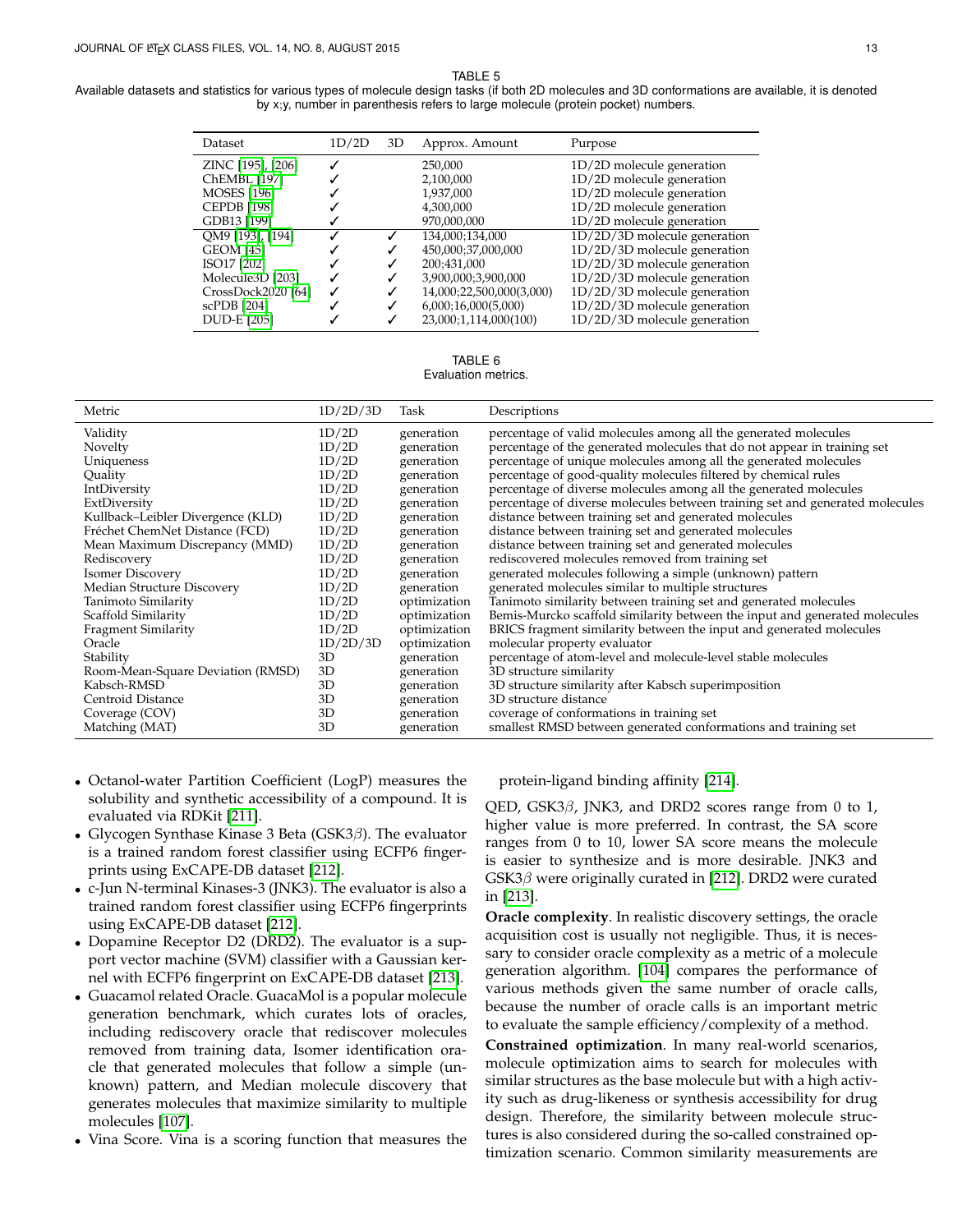Tanimoto similarity, scaffold similarity, fragment similarity, etc.

#### **5.4 3D Molecule Evaluation**

This section discusses the evaluation of molecular conformations, measuring the 3D geometries.

**Stability** As first introduced in E-NFs [\[52\]](#page-15-13), stability extends from validity in evaluating 1D/2D molecule to its stability in 3D space. Specifically, an atom is stable when the number of bonds connecting to other atoms matches the valence of the atom, a molecule is stable when all atoms are stable.

**Room-Mean-Square Deviation** (RMSD) measures the alignment between two conformations  $R \in \mathbb{R}^{n \times 3}$  and  $\hat{R} \in \mathbb{R}^{n \times 3}$ , *n* is the number of points in the conformation, defined as follows:

RMSD
$$
(R, \hat{R}) = \left(\frac{1}{n} \sum_{i=1}^{n} ||R_i - \hat{R}_i||^2\right)^{\frac{1}{2}}.
$$
 (17)

The conformation  $R$  is obtained by an alignment function  $\hat{R} = A(R, R<sup>r</sup>)$ , which rotates and translates the reference conformation  $R<sup>r</sup>$  to have the smallest distance to the generated R according to the RMSD metrics. Kabsch-RMSD is a type of RMSDs that first superimposes the two structures with the Kabsch algorithm before calculating RMSD scores.

Two common metrics to evaluate the quality of the generated molecule conformations are **Coverage** (COV) and **Matching** (MAT) scores [\[170\]](#page-17-39), [\[182\]](#page-18-10).

$$
COV(S_g, S_r) = \frac{1}{|S_r|} |\{R \in S_r | \text{RMSD}(R, \hat{R}) < \delta, \hat{R} \in S_g\}|,\tag{18}
$$

$$
\text{MAT}(S_g, S_r) = \frac{1}{|S_r|} \sum_{R \in S_r} \min_{\hat{R} \in S_g} \text{RMSD}(R, \hat{R}), \tag{19}
$$

where  $S_q$  and  $S_r$  denote generated and reference conformations, respectively.  $\delta$  is a given **RMSD** threshold.

## <span id="page-13-0"></span>**6 FUTURE DIRECTION**

This section summarizes challenges we face and the opportunities we have in molecule generation from various aspects, including data, oracle, interpretability, evaluation, prior knowledge, tasks, etc.

## **6.1 Challenges**

- **Out-of-distribution Generation**, the known molecules take up a small fraction of all the chemically valid molecules. Most of the existing methods (especially deep generative models) imitate the known molecule distribution and lack the exploration of the unknown molecule space.
- **Unrealistic Problem Formulation**, the problem formulation for molecule design task should respect realworld applications in chemistry.
- **Ideal assumptions/expensive Oracle Calls**, current machine learning methods usually assume unlimited access to oracle calls which are expensive in the realworld drug discovery process.
- **Lack of Interpretability**, interpretability is an important yet not a fully explored area for molecule generative models. For example, how the generative or optimization process of molecules could lead to interpretable chemical rules. There are some early explorations to the interpretability, e.g., [\[104\]](#page-16-21), [\[109\]](#page-16-26), [\[143\]](#page-17-13), [\[163\]](#page-17-32), [\[215\]](#page-18-41), [\[216\]](#page-18-42). However, most of these methods analyze interpretability via case studies, how to quantitatively evaluate interpretability remains a challenge.
- **Lack of Unified Evaluation Protocols**, this is also related to how we define a good drug candidate, from this, we may also focus more on e.g. structured-based drug design, to generate ligands that could be bound to protein pockets.
- Lack of Large-scale Study and Benchmark, tons of machine learning methods have been developed while there are no fair benchmark results on many types of models in different key tasks. The chemical space is estimated to have from  $10^{23}$  to  $10^{60}$  drug-like molecules, while the current available large datasets, e.g., GDB13, have not been utilized to facilitate molecule generation. Only small fractions of large databases are utilized instead.
- **Generation in Low-data Regime**, despite the current success in generating new molecules with machine learning models learned from large molecule data repositories, many real-world applications are in short of data collections. Thus, generating molecules in lowdata regime remains a challenge that limits the realworld applications of molecule design.

## **6.2 Opportunities**

- **Extend to more structured data**. Essentially, this survey aims at giving a comprehensive description of small molecule generation, which is indeed structured data. Yet, other applications with more complex data structures may also benefit from the approaches discussed here, *e.g.*, the design of polysaccharide, protein, antibody, gene, crystal structure, etc.
- **Connection to later phases in drug development**. Molecule design/optimization are early phases in drug discovery. Current approaches leverage some simple and ad-hoc oracles, so there is a gap between molecule design/optimization and later phases in drug development (such as animal models (a.k.a. pre-clinical) and clinical trials) [\[217\]](#page-18-43), [\[218\]](#page-18-44). It would be helpful if we can leverage the information from these later phases.
- **Knowledge Discovery**. Modeling chemical compounds in an efficient and structured way could lead to enhanced human knowledge. Graph structure learning could infer the implicit non-bonded or long-range interactions which are usually ignored while modeling molecules with chemical laws. The exploration over the latent space could interpret the chemical rules that govern molecular properties.

## **7 CONCLUSION**

In this survey, we comprehensively review the molecule design problem under the setting of machine learning. To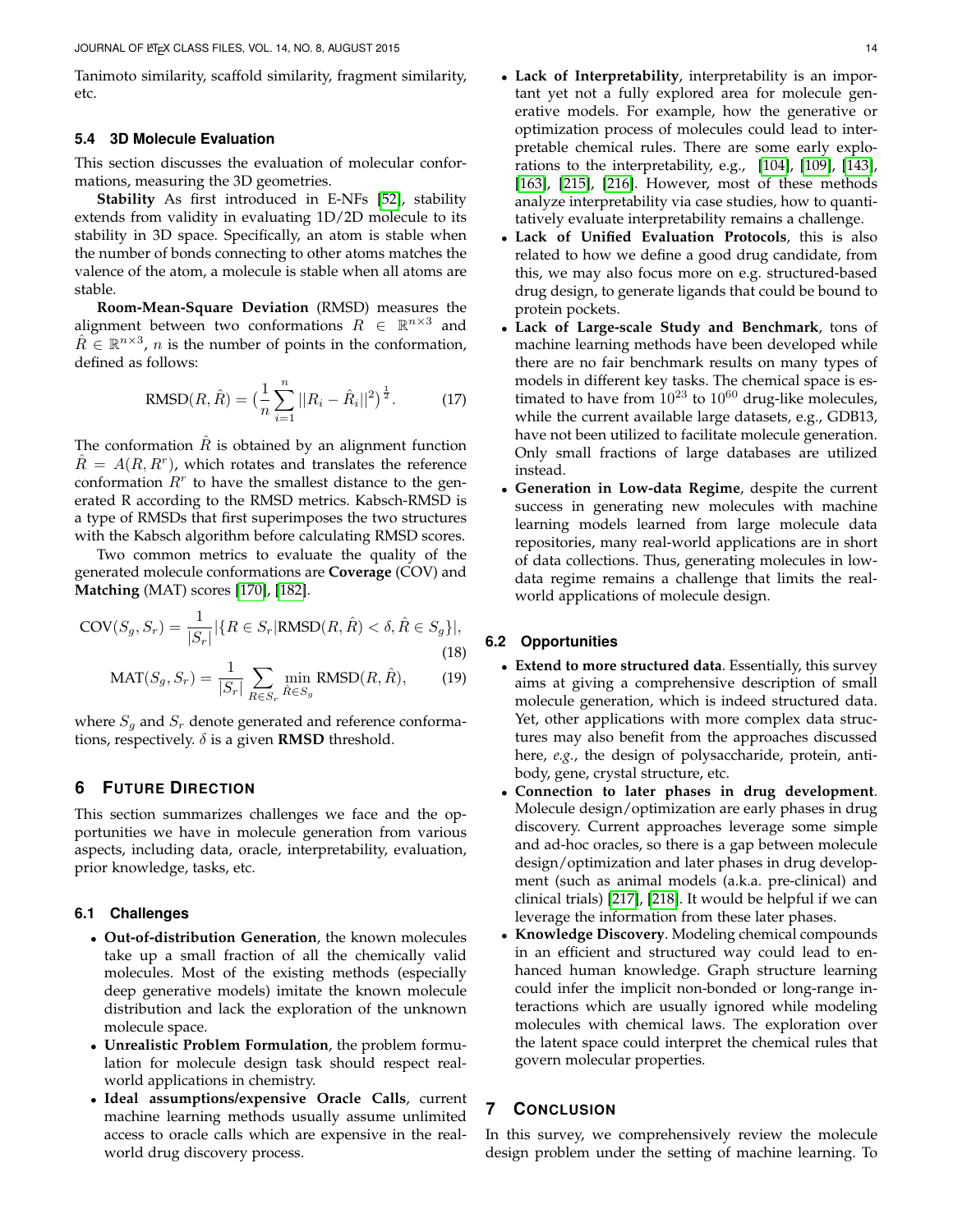the best of our knowledge, this is the first comprehensive review of machine learning approaches for molecule design. We categorize the generation methods on molecules from mainly two aspects. Furthermore, we elaborate on the molecule design tasks and empirical setups of each individual task. Finally, we identify open challenges and opportunities in molecule design, point out the limitations of current approaches and pave the way for the future of molecule design with machine learning models.

## **REFERENCES**

- <span id="page-14-0"></span>[1] J. Drews, "Drug discovery: a historical perspective," *science*, vol. 287, no. 5460, pp. 1960–1964, 2000.
- <span id="page-14-1"></span>[2] J. A. DiMasi, H. G. Grabowski, and R. W. Hansen, "Innovation in the pharmaceutical industry: new estimates of r&d costs," *Journal of health economics*, vol. 47, pp. 20–33, 2016.
- <span id="page-14-2"></span>[3] O. J. Wouters, M. McKee, and J. Luyten, "Estimated research and development investment needed to bring a new medicine to market, 2009-2018," *Jama*, vol. 323, no. 9, pp. 844–853, 2020.
- <span id="page-14-3"></span>[4] P. G. Polishchuk, T. I. Madzhidov, and A. Varnek, "Estimation of the size of drug-like chemical space based on gdb-17 data," *Journal of computer-aided molecular design*, vol. 27, no. 8, pp. 675– 679, 2013.
- <span id="page-14-4"></span>[5] R. Gómez-Bombarelli, J. N. Wei, D. Duvenaud, J. M. Hernández-Lobato, B. Sánchez-Lengeling, D. Sheberla, J. Aguilera-Iparraguirre, T. D. Hirzel, R. P. Adams, and A. Aspuru-Guzik, "Automatic chemical design using a data-driven continuous representation of molecules," *ACS central science*, 2018.
- <span id="page-14-5"></span>[6] A. Nigam, P. Friederich, M. Krenn, and A. Aspuru-Guzik, "Augmenting genetic algorithms with deep neural networks for exploring the chemical space," in *ICLR*, 2020.
- <span id="page-14-6"></span>[7] M. M. Bronstein, J. Bruna, Y. LeCun, A. Szlam, and P. Vandergheynst, "Geometric deep learning: going beyond euclidean data," *IEEE Signal Processing Magazine*, vol. 34, no. 4, pp. 18–42, 2017.
- <span id="page-14-7"></span>[8] B. Sanchez-Lengeling and A. Aspuru-Guzik, "Inverse molecular design using machine learning: Generative models for matter engineering," *Science*, vol. 361, no. 6400, pp. 360–365, 2018.
- <span id="page-14-8"></span>[9] D. Xue, Y. Gong, Z. Yang, G. Chuai, S. Qu, A. Shen, J. Yu, and Q. Liu, "Advances and challenges in deep generative models for de novo molecule generation," *Wiley Interdisciplinary Reviews: Computational Molecular Science*, vol. 9, no. 3, p. e1395, 2019.
- <span id="page-14-9"></span>[10] D. C. Elton, Z. Boukouvalas, M. D. Fuge, and P. W. Chung, "Deep learning for molecular design—a review of the state of the art,' *Molecular Systems Design & Engineering*, vol. 4, no. 4, pp. 828–849, 2019.
- <span id="page-14-10"></span>[11] Q. Vanhaelen, Y.-C. Lin, and A. Zhavoronkov, "The advent of generative chemistry," *ACS Medicinal Chemistry Letters*, vol. 11, no. 8, pp. 1496–1505, 2020.
- <span id="page-14-11"></span>[12] A. S. Alshehri, R. Gani, and F. You, "Deep learning and knowledge-based methods for computer-aided molecular design—toward a unified approach: State-of-the-art and future directions," *Computers & Chemical Engineering*, vol. 141, p. 107005, 2020.
- <span id="page-14-12"></span>[13] J. Jiménez-Luna, F. Grisoni, and G. Schneider, "Drug discovery with explainable artificial intelligence," *Nature Machine Intelligence*, vol. 2, no. 10, pp. 573–584, 2020.
- <span id="page-14-13"></span>[14] S. Axelrod, D. Schwalbe-Koda, S. Mohapatra, J. Damewood, K. P. Greenman, and R. Gómez-Bombarelli, "Learning matter: Materials design with machine learning and atomistic simulations," *Accounts of Materials Research*, 2022.
- <span id="page-14-14"></span>[15] D. Weininger, "SMILES, a chemical language and information system. 1. introduction to methodology and encoding rules, *Journal of chemical information and computer sciences*, vol. 28, no. 1, pp. 31–36, 1988.
- <span id="page-14-15"></span>[16] M. Krenn, F. Häse, A. Nigam, P. Friederich, and A. Aspuru-Guzik, "Self-referencing embedded strings (SELFIES): A 100% robust molecular string representation," *Machine Learning: Science and Technology*, vol. 1, no. 4, p. 045024, 2020.
- <span id="page-14-16"></span>[17] S. R. Heller, A. McNaught, I. Pletnev, S. Stein, and D. Tchekhovskoi, "InChI, the IUPAC international chemical identifier," *Journal of cheminformatics*, vol. 7, no. 1, pp. 1–34, 2015.
- <span id="page-14-17"></span>[18] N. Santa Fe, "Daylight chemical information systems, inc." [Online]. Available: [www.daylight.com/dayhtml/doc/theory/](www.daylight.com/dayhtml/doc/theory/theory.smarts.html) [theory.smarts.html](www.daylight.com/dayhtml/doc/theory/theory.smarts.html)
- <span id="page-14-18"></span>[19] M. Hirohara, Y. Saito, Y. Koda, K. Sato, and Y. Sakakibara, "Convolutional neural network based on SMILES representation of compounds for detecting chemical motif," *BMC bioinformatics*, vol. 19, no. 19, pp. 83–94, 2018.
- <span id="page-14-19"></span>[20] E. J. Bjerrum, "SMILES enumeration as data augmentation for neural network modeling of molecules," *arXiv preprint arXiv:1703.07076*, 2017.
- <span id="page-14-20"></span>[21] S. Liu, M. Alnammi, S. S. Ericksen, A. F. Voter, G. E. Ananiev, J. L. Keck, F. M. Hoffmann, S. A. Wildman, and A. Gitter, "Practical model selection for prospective virtual screening," *Journal of chemical information and modeling*, vol. 59, no. 1, pp. 282–293, 2018.
- <span id="page-14-21"></span>[22] K. Huang, T. Fu, L. M. Glass, M. Zitnik, C. Xiao, and J. Sun, "DeepPurpose: A deep learning library for drug-target interaction prediction," *Bioinformatics*, 2020.
- <span id="page-14-22"></span>[23] S. Honda, S. Shi, and H. R. Ueda, "SMILES transformer: Pretrained molecular fingerprint for low data drug discovery," *arXiv preprint arXiv:1911.04738*, 2019.
- <span id="page-14-23"></span>S. Wang, Y. Guo, Y. Wang, H. Sun, and J. Huang, "SMILES-BERT: large scale unsupervised pre-training for molecular property prediction," in *Proceedings of the 10th ACM international conference on bioinformatics, computational biology and health informatics*, 2019, pp. 429–436.
- <span id="page-14-24"></span>[25] S. Chithrananda, G. Grand, and B. Ramsundar, "ChemBERTa: Large-scale self-supervised pretraining for molecular property prediction," *arXiv preprint arXiv:2010.09885*, 2020.
- <span id="page-14-25"></span>[26] J. Gilmer, S. S. Schoenholz, P. F. Riley, O. Vinyals, and G. E. Dahl, "Neural message passing for quantum chemistry," in *International Conference on Machine Learning*. PMLR, 2017, pp. 1263– 1272.
- <span id="page-14-26"></span>[27] T. N. Kipf and M. Welling, "Semi-supervised classification with graph convolutional networks," *International Conference on Learning Representations*, 2016.
- <span id="page-14-27"></span>[28] W. L. Hamilton, R. Ying, and J. Leskovec, "Inductive representation learning on large graphs," in *Advances in Neural Information Processing Systems, NeurIPS*, 2017.
- <span id="page-14-28"></span>[29] K. Xu, W. Hu, J. Leskovec, and S. Jegelka, "How powerful are graph neural networks?" *International Conference on Learning Representations, ICLR*, 2018.
- <span id="page-14-29"></span>[30] D. K. Duvenaud, D. Maclaurin, J. Iparraguirre, R. Bombarell, T. Hirzel, A. Aspuru-Guzik, and R. P. Adams, "Convolutional networks on graphs for learning molecular fingerprints," *Advances in neural information processing systems*, vol. 28, 2015.
- <span id="page-14-30"></span>[31] S. Kearnes, K. McCloskey, M. Berndl, V. Pande, and P. Riley, "Molecular graph convolutions: moving beyond fingerprints," *Journal of computer-aided molecular design*, vol. 30, no. 8, pp. 595– 608, 2016.
- <span id="page-14-31"></span>[32] K. Yang, K. Swanson, W. Jin, C. Coley, P. Eiden, H. Gao, A. Guzman-Perez, T. Hopper, B. Kelley, M. Mathea *et al.*, "Analyzing learned molecular representations for property prediction," *Journal of chemical information and modeling*, vol. 59, no. 8, pp. 3370–3388, 2019.
- <span id="page-14-32"></span>[33] Y. Song, S. Zheng, Z. Niu, Z.-H. Fu, Y. Lu, and Y. Yang, "Communicative representation learning on attributed molecular graphs." in *IJCAI*, vol. 2020, 2020, pp. 2831–2838.
- <span id="page-14-33"></span>[34] G. Corso, L. Cavalleri, D. Beaini, P. Liò, and P. Veličković, "Principal neighbourhood aggregation for graph nets," *arXiv preprint arXiv:2004.05718*, 2020.
- <span id="page-14-34"></span>[35] S. Liu, M. F. Demirel, and Y. Liang, "N-gram graph: Simple unsupervised representation for graphs, with applications to molecules," *Annual Conference on Neural Information Processing Systems (NeurIPS)*, pp. 8464–8476, 2019.
- <span id="page-14-35"></span>[36] U. Alon and E. Yahav, "On the bottleneck of graph neural networks and its practical implications," *arXiv preprint arXiv:2006.05205*, 2020.
- <span id="page-14-36"></span>[37] A. Vaswani, N. Shazeer, N. Parmar, J. Uszkoreit, L. Jones, A. N. Gomez, Ł. Kaiser, and I. Polosukhin, "Attention is all you need," in *NIPS*, 2017, pp. 5998–6008.
- <span id="page-14-37"></span>[38] J. Devlin, M. Chang, K. Lee, and K. Toutanova, "BERT: pretraining of deep bidirectional transformers for language understanding," in *Proceedings of the 2019 Conference of the North American Chapter of the Association for Computational Linguistics: Human Language Technologies, NAACL-HLT 2019.* Association for Computational Linguistics, 2019, pp. 4171–4186.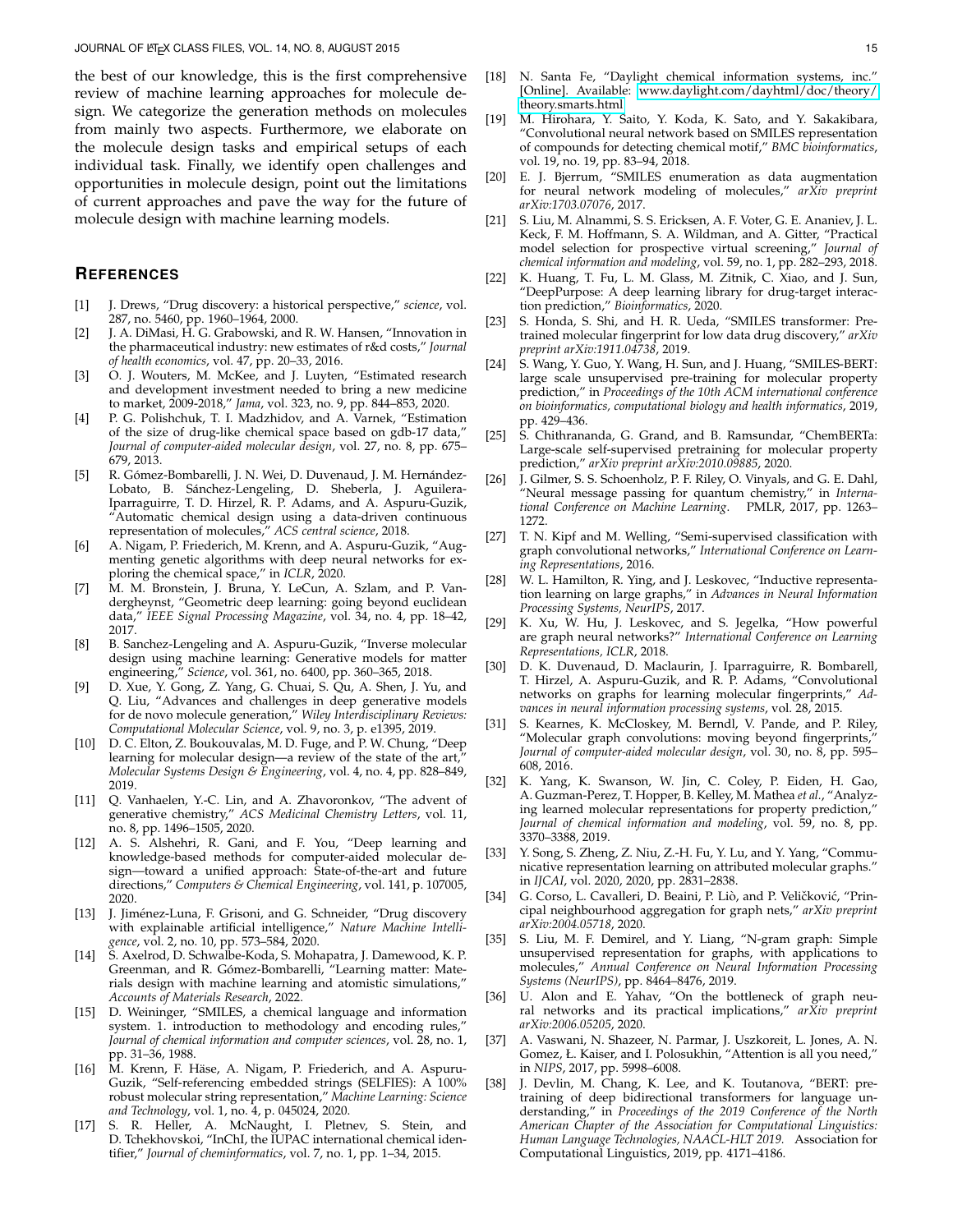- <span id="page-15-0"></span>[39] A. Dosovitskiy, L. Beyer, A. Kolesnikov, D. Weissenborn, X. Zhai, T. Unterthiner, M. Dehghani, M. Minderer, G. Heigold, S. Gelly *et al.*, "An image is worth 16x16 words: Transformers for image recognition at scale," *arXiv preprint arXiv:2010.11929*, 2020.
- <span id="page-15-1"></span>[40] P. Veličković, G. Cucurull, A. Casanova, A. Romero, P. Lio, and Y. Bengio, "Graph attention networks," *International Conference on Learning Representations, ICLR*, 2017.
- <span id="page-15-2"></span>[41] Z. Xiong, D. Wang, X. Liu, F. Zhong, X. Wan, X. Li, Z. Li, X. Luo, K. Chen, H. Jiang et al., "Pushing the boundaries of molecular representation for drug discovery with the graph attention mechanism," *Journal of medicinal chemistry*, vol. 63, no. 16, pp. 8749– 8760, 2019.
- <span id="page-15-3"></span>[42] Y. Rong, Y. Bian, T. Xu, W. Xie, Y. Wei, W. Huang, and J. Huang, "Self-supervised graph transformer on large-scale molecular data," in *Advances in Neural Information Processing Systems, NeurIPS*, 2020.
- <span id="page-15-4"></span>[43] M. F. Demirel, S. Liu, S. Garg, and Y. Liang, "An analysis of attentive walk-aggregating graph neural networks," *arXiv preprint arXiv:2110.02667*, 2021.
- <span id="page-15-5"></span>[44] C. Ying, T. Cai, S. Luo, S. Zheng, G. Ke, D. He, Y. Shen, and T.-Y. Liu, "Do transformers really perform badly for graph representation?" *Advances in Neural Information Processing Systems*, vol. 34, 2021.
- <span id="page-15-6"></span>[45] S. Axelrod and R. Gomez-Bombarelli, "GEOM: Energy-annotated molecular conformations for property prediction and molecular generation," *arXiv preprint arXiv:2006.05531*, 2020.
- <span id="page-15-7"></span>[46] G. P. Moss, "Basic terminology of stereochemistry (IUPAC recommendations 1996)," *Pure and applied chemistry*, vol. 68, no. 12, pp. 2193–2222, 1996.
- <span id="page-15-8"></span>[47] K. T. Schütt, H. E. Sauceda, P.-J. Kindermans, A. Tkatchenko, and K.-R. Müller, "Schnet–a deep learning architecture for molecules and materials," *The Journal of Chemical Physics*, vol. 148, no. 24, p. 241722, 2018.
- <span id="page-15-9"></span>[48] Z. Qiao, M. Welborn, A. Anandkumar, F. R. Manby, and T. F. Miller III, "Orbnet: Deep learning for quantum chemistry using symmetry-adapted atomic-orbital features," *The Journal of chemical physics*, vol. 153, no. 12, p. 124111, 2020.
- <span id="page-15-10"></span>[49] J. Klicpera, J. Groß, and S. Günnemann, "Directional message passing for molecular graphs," *arXiv preprint arXiv:2003.03123*, 2020.
- <span id="page-15-11"></span>[50] J. Klicpera, S. Giri, J. T. Margraf, and S. Günnemann, "Fast and uncertainty-aware directional message passing for nonequilibrium molecules," *arXiv preprint arXiv:2011.14115*, 2020.
- <span id="page-15-12"></span>[51] F. B. Fuchs, D. E. Worrall, V. Fischer, and M. Welling, "Se(3) transformers: 3d roto-translation equivariant attention networks," *Annual Conference on Neural Information Processing Systems (NeurIPS)*, 2020.
- <span id="page-15-13"></span>V. G. Satorras, E. Hoogeboom, and M. Welling, "E(n) equivariant graph neural networks," *Proceedings of the 38th International Conference on Machine Learning, ICML*, vol. 139, pp. 9323–9332, 2021.
- <span id="page-15-14"></span>[53] M. Shuaibi, A. Kolluru, A. Das, A. Grover, A. Sriram, Z. Ulissi, and C. L. Zitnick, "Rotation invariant graph neural networks using spin convolutions," *arXiv preprint arXiv:2106.09575*, 2021.
- <span id="page-15-15"></span>[54] Y. Liu, L. Wang, M. Liu, X. Zhang, B. Oztekin, and S. Ji, "Spherical message passing for 3d graph networks," *arXiv preprint arXiv:2102.05013*, 2021.
- <span id="page-15-16"></span>[55] W. Du, H. Zhang, Y. Du, Q. Meng, W. Chen, B. Shao, and T.- Y. Liu, "Equivariant vector field network for many-body system modeling," *arXiv preprint arXiv:2110.14811*, 2021.
- <span id="page-15-17"></span>[56] Z. Qiao, A. S. Christensen, M. Welborn, F. R. Manby, A. Anandkumar, and T. F. Miller III, "Unite: Unitary n-body tensor equivariant network with applications to quantum chemistry," *arXiv preprint arXiv:2105.14655*, 2021.
- <span id="page-15-18"></span>[57] J. Brandstetter, R. Hesselink, E. van der Pol, E. Bekkers, and M. Welling, "Geometric and physical quantities improve e(3) equivariant message passing," *arXiv preprint arXiv:2110.02905*, 2021.
- <span id="page-15-19"></span>[58] K. T. Schütt, O. T. Unke, and M. Gastegger, "Equivariant message passing for the prediction of tensorial properties and molecular spectra," *arXiv preprint arXiv:2102.03150*, 2021.
- <span id="page-15-20"></span>[59] J. Klicpera, F. Becker, and S. Günnemann, "GemNet: Universal directional graph neural networks for molecules," in *Conference on Neural Information Processing Systems (NeurIPS)*, 2021.
- <span id="page-15-21"></span>[60] B. Ramsundar, S. Kearnes, P. Riley, D. Webster, D. Konerding, and V. Pande, "Massively multitask networks for drug discovery," *arXiv preprint arXiv:1502.02072*, 2015.
- <span id="page-15-22"></span>[61] M. Alnammi, S. Liu, S. S. Ericksen, G. E. Ananiev, A. F. Voter, S. Guo, J. L. Keck, F. M. Hoffmann, S. A. Wildman, and A. Gitter, "Evaluating scalable supervised learning for synthesize-ondemand chemical libraries," 2021.
- <span id="page-15-23"></span>[62] D. Jiang, Z. Wu, C.-Y. Hsieh, G. Chen, B. Liao, Z. Wang, C. Shen, D. Cao, J. Wu, and T. Hou, "Could graph neural networks learn better molecular representation for drug discovery? a comparison study of descriptor-based and graph-based models," *Journal of cheminformatics*, vol. 13, no. 1, pp. 1–23, 2021.
- <span id="page-15-24"></span>[63] G. Orlando, D. Raimondi, R. Duran-Romaña, Y. Moreau, J. Schymkowitz, and F. Rousseau, "Pyuul provides an interface between biological structures and deep learning algorithms," *Nature Communications*, vol. 13, no. 1, pp. 1–9, 2022.
- <span id="page-15-25"></span>[64] P. G. Francoeur, T. Masuda, J. Sunseri, A. Jia, R. B. Iovanisci, I. Snyder, and D. R. Koes, "Three-dimensional convolutional neural networks and a cross-docked data set for structure-based drug design," *Journal of Chemical Information and Modeling*, vol. 60, no. 9, pp. 4200–4215, 2020.
- <span id="page-15-26"></span>[65] J. Masci, D. Boscaini, M. Bronstein, and P. Vandergheynst, "Geodesic convolutional neural networks on riemannian manifolds," in *Proceedings of the IEEE international conference on computer vision workshops*, 2015, pp. 37–45.
- <span id="page-15-27"></span>[66] G. B. Goh, C. Siegel, A. Vishnu, N. O. Hodas, and N. Baker, "Chemception: a deep neural network with minimal chemistry knowledge matches the performance of expert-developed QSAR/QSPR models," *arXiv preprint arXiv:1706.06689*, 2017.
- <span id="page-15-28"></span>[67] J. G. Meyer, S. Liu, I. J. Miller, J. J. Coon, and A. Gitter, "Learning drug functions from chemical structures with convolutional neural networks and random forests," *Journal of chemical information and modeling*, vol. 59, no. 10, pp. 4438–4449, 2019.
- <span id="page-15-29"></span>[68] S. Liu, "Exploration on deep drug discovery: Representation and learning," Tech. Rep., 2018.
- <span id="page-15-30"></span>[69] S. Liu, Y. Liang, and A. Gitter, "Loss-balanced task weighting to reduce negative transfer in multi-task learning," in *Proceedings of the AAAI conference on artificial intelligence*, vol. 33, no. 01, 2019, pp. 9977–9978.
- <span id="page-15-31"></span>[70] S. Liu, M. Qu, Z. Zhang, H. Cai, and J. Tang, "Multi-task learning with domain knowledge for molecular property prediction," in *NeurIPS 2021 AI for Science Workshop*, 2021. [Online]. Available: <https://openreview.net/forum?id=6cWgY5Epwzo>
- <span id="page-15-32"></span>[71] S. Liu, A. Deac, Z. Zhu, and J. Tang, "Structured multi-view representations for drug combinations," *Machine Learning for Molecules Workshop at NeurIPS*, 2020.
- <span id="page-15-33"></span>[72] W. Hu, B. Liu, J. Gomes, M. Zitnik, P. Liang, V. Pande, and J. Leskovec, "Strategies for pre-training graph neural networks," in *ICLR*, 2019.
- <span id="page-15-34"></span>[73] F.-Y. Sun, J. Hoffmann, V. Verma, and J. Tang, "Infograph: Unsupervised and semi-supervised graph-level representation learning via mutual information maximization," *arXiv preprint arXiv:1908.01000*, 2019.
- <span id="page-15-35"></span>[74] S. Liu, H. Wang, W. Liu, J. Lasenby, H. Guo, and J. Tang, "Pre-training molecular graph representation with 3D geometry," *International Conference on Learning Representations*, 2021.
- <span id="page-15-36"></span>[75] T. Fu, C. Xiao, K. Huang, L. M. Glass, and J. Sun, "SPEAR: selfsupervised post-training enhancer for molecule optimization," in *Proceedings of the 12th ACM Conference on Bioinformatics, Computational Biology, and Health Informatics*, 2021, pp. 1–10.
- <span id="page-15-37"></span>[76] J. Xia, Y. Zhu, Y. Du, and S. Z. Li, "A survey of pretraining on graphs: Taxonomy, methods, and applications," *arXiv preprint arXiv:2202.07893*, 2022.
- <span id="page-15-38"></span>[77] H. Altae-Tran, B. Ramsundar, A. S. Pappu, and V. Pande, "Low data drug discovery with one-shot learning," *ACS central science*, vol. 3, no. 4, pp. 283–293, 2017.
- <span id="page-15-39"></span>[78] I. I. Baskin, "Is one-shot learning a viable option in drug discovery?" 2019.
- <span id="page-15-40"></span>[79] C. Q. Nguyen, C. Kreatsoulas, and K. M. Branson, "Meta-learning initializations for low-resource drug discovery," *arXiv preprint arXiv:2003.05996*, 2020.
- <span id="page-15-41"></span>[80] D. E. Rumelhart, G. E. Hinton, and R. J. Williams, "Learning representations by back-propagating errors," *nature*, vol. 323, no. 6088, pp. 533–536, 1986.
- <span id="page-15-42"></span>[81] S. Hochreiter and J. Schmidhuber, "LSTM can solve hard long time lag problems," *Advances in neural information processing systems*, vol. 9, 1996.
- <span id="page-15-43"></span>[82] A. Van Oord, N. Kalchbrenner, and K. Kavukcuoglu, "Pixel recurrent neural networks," in *International conference on machine learning*. PMLR, 2016, pp. 1747–1756.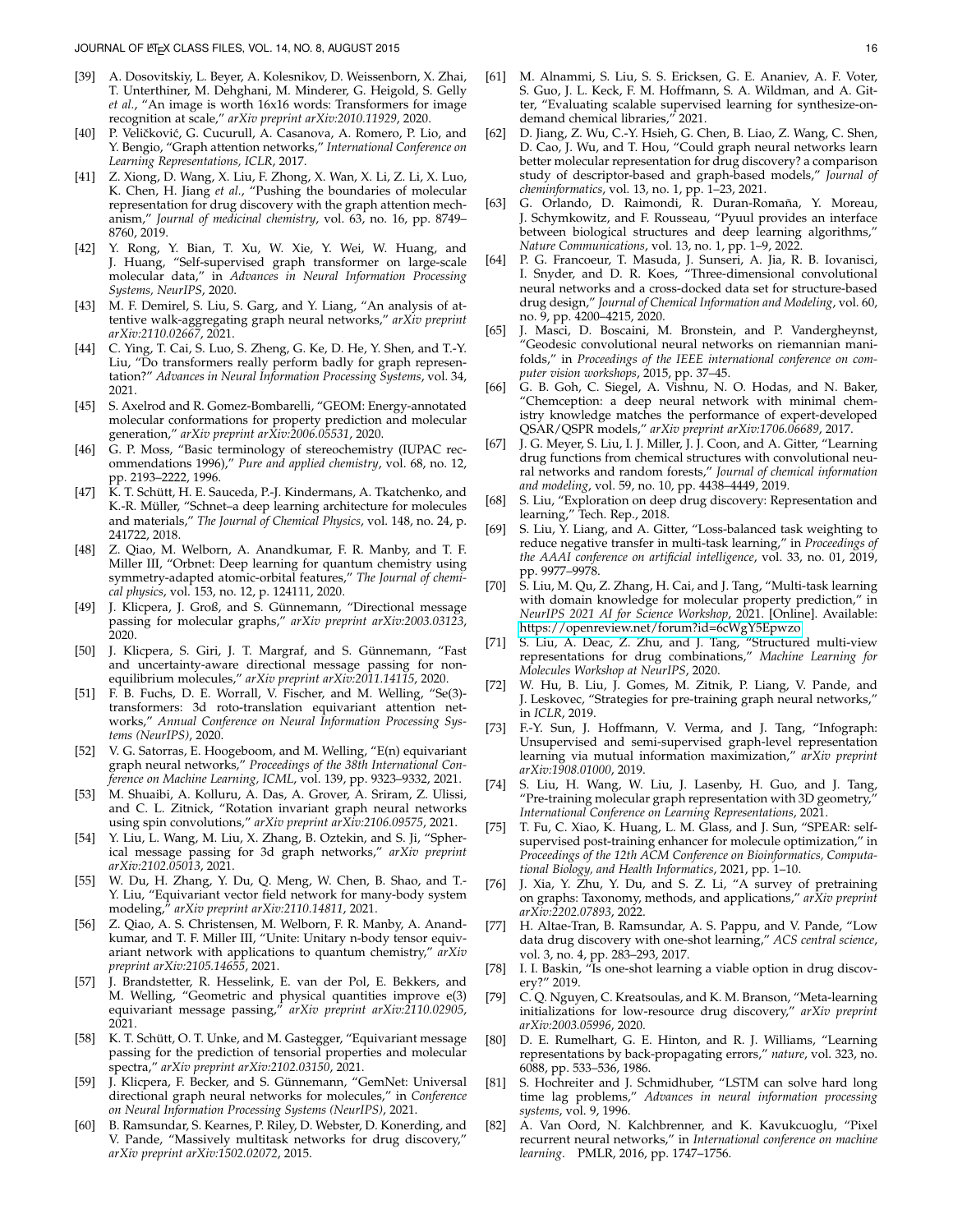- <span id="page-16-0"></span>[83] A. v. d. Oord, S. Dieleman, H. Zen, K. Simonyan, O. Vinyals, A. Graves, N. Kalchbrenner, A. Senior, and K. Kavukcuoglu, "WaveNet: A generative model for raw audio," *arXiv preprint arXiv:1609.03499*, 2016.
- <span id="page-16-1"></span>[84] D. P. Kingma and M. Welling, "Auto-encoding variational bayes," *International Conference on Learning Representations*, 2013.
- <span id="page-16-2"></span>[85] I. Higgins, L. Matthey, A. Pal, C. Burgess, X. Glorot, M. Botvinick, S. Mohamed, and A. Lerchner, "Beta-VAE: Learning basic visual concepts with a constrained variational framework," 2016.
- <span id="page-16-3"></span>[86] Y. Bengio, A. Courville, and P. Vincent, "Representation learning: A review and new perspectives," *IEEE transactions on pattern analysis and machine intelligence*, vol. 35, no. 8, pp. 1798–1828, 2013.
- <span id="page-16-4"></span>[87] L. Dinh, J. Sohl-Dickstein, and S. Bengio, "Density estimation using real NVP," *arXiv preprint arXiv:1605.08803*, 2016.
- <span id="page-16-5"></span>[88] L. Dinh, D. Krueger, and Y. Bengio, "NICE: Non-linear independent components estimation," *ICLR (Workshop)*, 2015.
- <span id="page-16-6"></span>[89] D. P. Kingma and P. Dhariwal, "Glow: Generative flow with invertible 1x1 convolutions," *Advances in Neural Information Processing Systems*, vol. 31, pp. 10 215–10 224, 2018.
- <span id="page-16-7"></span>[90] I. Goodfellow, J. Pouget-Abadie, M. Mirza, B. Xu, D. Warde-Farley, S. Ozair, A. Courville, and Y. Bengio, "Generative adversarial nets," in *NIPS*, 2014, pp. 2672–2680.
- <span id="page-16-8"></span>[91] S. Nowozin, B. Cseke, and R. Tomioka, "f-GAN: Training generative neural samplers using variational divergence minimization," in *Proceedings of the 30th International Conference on Neural Information Processing Systems*, 2016, pp. 271–279.
- <span id="page-16-9"></span>[92] M. Arjovsky, S. Chintala, and L. Bottou, "Wasserstein generative adversarial networks," in *International conference on machine learning*. PMLR, 2017, pp. 214–223.
- <span id="page-16-10"></span>[93] T. Karras, S. Laine, and T. Aila, "A style-based generator architecture for generative adversarial networks," in *Proceedings of the IEEE/CVF conference on computer vision and pattern recognition*, 2019, pp. 4401–4410.
- <span id="page-16-11"></span>[94] T. Karras, S. Laine, M. Aittala, J. Hellsten, J. Lehtinen, and T. Aila, "Analyzing and improving the image quality of stylegan," in *Proceedings of the IEEE/CVF conference on computer vision and pattern recognition*, 2020, pp. 8110–8119.
- <span id="page-16-12"></span>[95] J. Sohl-Dickstein, E. Weiss, N. Maheswaranathan, and S. Ganguli, "Deep unsupervised learning using nonequilibrium thermodynamics," in *International Conference on Machine Learning*. PMLR, 2015, pp. 2256–2265.
- <span id="page-16-13"></span>[96] J. Ho, A. Jain, and P. Abbeel, "Denoising diffusion probabilistic models," *arXiv preprint arXiv:2006.11239*, 2020.
- <span id="page-16-14"></span>[97] L. Weng, "What are diffusion models?" *lilianweng.github.io/lil-log*, 2021. [Online]. Available: [https://lilianweng.github.io/lil-log/](https://lilianweng.github.io/lil-log/2021/07/11/diffusion-models.html) [2021/07/11/diffusion-models.html](https://lilianweng.github.io/lil-log/2021/07/11/diffusion-models.html)
- <span id="page-16-15"></span>[98] Y. Song and S. Ermon, "Generative modeling by estimating gradients of the data distribution," *Advances in Neural Information Processing Systems*, vol. 32, 2019.
- <span id="page-16-16"></span>[99] Y. Song, J. Sohl-Dickstein, D. P. Kingma, A. Kumar, S. Ermon, and B. Poole, "Score-based generative modeling through stochastic differential equations," *arXiv preprint arXiv:2011.13456*, 2020.
- <span id="page-16-17"></span>[100] G. E. Hinton, "Training products of experts by minimizing contrastive divergence," *Neural computation*, vol. 14, no. 8, pp. 1771– 1800, 2002.
- <span id="page-16-18"></span>[101] M. Gutmann and A. Hyvärinen, "Noise-contrastive estimation: A new estimation principle for unnormalized statistical models," in *Proceedings of the Thirteenth International Conference on Artificial Intelligence and Statistics*, 2010, pp. 297–304.
- <span id="page-16-19"></span>[102] Y. Song and D. P. Kingma, "How to train your energy-based models," *arXiv preprint arXiv:2101.03288*, 2021.
- <span id="page-16-20"></span>[103] Z. Zhou, S. Kearnes, L. Li, R. N. Zare, and P. Riley, "Optimization of molecules via deep reinforcement learning," *Scientific reports*, vol. 9, no. 1, pp. 1–10, 2019.
- <span id="page-16-21"></span>[104] T. Fu, W. Gao, C. Xiao, J. Yasonik, C. W. Coley, and J. Sun, "Differentiable scaffolding tree for molecular optimization," *International Conference on Learning Representations*, 2022.
- <span id="page-16-22"></span>[105] W. Gao and C. W. Coley, "The synthesizability of molecules proposed by generative models," *Journal of chemical information and modeling*, vol. 60, no. 12, pp. 5714–5723, 2020.
- <span id="page-16-23"></span>[106] W. Gao, R. Mercado, and C. W. Coley, "Amortized tree generation for bottom-up synthesis planning and synthesizable molecular design," *International Conference on Learning Representations*, 2022.
- <span id="page-16-24"></span>[107] N. Brown, M. Fiscato, M. H. Segler, and A. C. Vaucher, "GuacaMol: benchmarking models for de novo molecular design," *Journal of chemical information and modeling*, vol. 59, no. 3, pp. 1096–1108, 2019.
- <span id="page-16-25"></span>[108] J. You, B. Liu, R. Ying, V. Pande, and J. Leskovec, "Graph convolutional policy network for goal-directed molecular graph generation," in *NIPS*, 2018.
- <span id="page-16-26"></span>[109] W. Jin, R. Barzilay, and T. Jaakkola, "Multi-objective molecule generation using interpretable substructures," in *International Conference on Machine Learning*. PMLR, 2020, pp. 4849–4859.
- <span id="page-16-27"></span>[110] T. Fu, C. Xiao, L. Glass, and J. Sun, "MOLER: Incorporate molecule-level reward to enhance deep generative model for molecule optimization," *IEEE Transactions on Knowledge and Data Engineering*, 2021.
- <span id="page-16-28"></span>[111] Y. Bengio, T. Deleu, E. J. Hu, S. Lahlou, M. Tiwari, and E. Bengio, "GFlowNet foundations," *CoRR*, vol. abs/2111.09266, 2021.
- <span id="page-16-29"></span>[112] J. H. Jensen, "A graph-based genetic algorithm and generative model/monte carlo tree search for the exploration of chemical space," *Chemical science*, vol. 10, no. 12, pp. 3567–3572, 2019.
- <span id="page-16-30"></span>[113] K. Huang, T. Fu, W. Gao, Y. Zhao, Y. Roohani, J. Leskovec, C. W. Coley, C. Xiao, J. Sun, and M. Zitnik, "Therapeutics data commons: machine learning datasets and tasks for therapeutics," *NeurIPS Track Datasets and Benchmarks*, 2021.
- <span id="page-16-31"></span>[114] X. Yang, T. K. Aasawat, and K. Yoshizoe, "Practical massively parallel monte-carlo tree search applied to molecular design, *arXiv preprint arXiv:2006.10504*, 2020.
- <span id="page-16-32"></span>[115] R. Winter, F. Montanari, A. Steffen, H. Briem, F. Noé, and D.-A. Clevert, "Efficient multi-objective molecular optimization in a continuous latent space," *Chemical science*, vol. 10, no. 34, pp. 8016–8024, 2019.
- <span id="page-16-33"></span>[116] K. Korovina, S. Xu, K. Kandasamy, W. Neiswanger, B. Poczos, J. Schneider, and E. Xing, "ChemBO: Bayesian optimization of small organic molecules with synthesizable recommendations," in *International Conference on Artificial Intelligence and Statistics*. PMLR, 2020, pp. 3393–3403.
- <span id="page-16-34"></span>[117] P. Notin, J. M. Hernández-Lobato, and Y. Gal, "Improving blackbox optimization in vae latent space using decoder uncertainty," in *Thirty-Fifth Conference on Neural Information Processing Systems*, 2021.
- <span id="page-16-35"></span>[118] R.-R. Griffiths and J. M. Hernández-Lobato, "Constrained bayesian optimization for automatic chemical design using variational autoencoders," *Chemical science*, vol. 11, no. 2, pp. 577–586, 2020.
- <span id="page-16-36"></span>[119] D. Eriksson and M. Jankowiak, "High-dimensional bayesian optimization with sparse axis-aligned subspaces," in *Uncertainty in Artificial Intelligence*. PMLR, 2021, pp. 493–503.
- <span id="page-16-37"></span>[120] N. Maus, H. T. Jones, J. S. Moore, M. J. Kusner, J. Bradshaw, and J. R. Gardner, "Local latent space bayesian optimization over structured inputs," *arXiv preprint arXiv:2201.11872*, 2022.
- <span id="page-16-38"></span>[121] W. Jin, R. Barzilay, and T. Jaakkola, "Junction tree variational autoencoder for molecular graph generation," *ICML*, 2018.
- <span id="page-16-39"></span>[122] T. Fu, C. Xiao, X. Li, L. M. Glass, and J. Sun, "MIMOSA: Multiconstraint molecule sampling for molecule optimization," *AAAI*, 2020.
- <span id="page-16-40"></span>[123] Y. Xie, C. Shi, H. Zhou, Y. Yang, W. Zhang, Y. Yu, and L. Li, "MARS: Markov molecular sampling for multi-objective drug discovery," in *ICLR*, 2021.
- <span id="page-16-42"></span>[124] H. Dai, Y. Tian, B. Dai, S. Skiena, and L. Song, "Syntax-directed variational autoencoder for structured data," *International Conference on Learning Representations (ICLR)*, 2018.
- <span id="page-16-41"></span>[125] M. J. Kusner, B. Paige, and J. M. Hernández-Lobato, "Grammar variational autoencoder," in *International Conference on Machine Learning*. PMLR, 2017, pp. 1945–1954.
- <span id="page-16-45"></span>[126] M. Simonovsky and N. Komodakis, "GraphVAE: Towards generation of small graphs using variational autoencoders," in *International conference on artificial neural networks*. Springer, 2018, pp. 412–422.
- <span id="page-16-46"></span>[127] Q. Liu, M. Allamanis, M. Brockschmidt, and A. Gaunt, "Constrained graph variational autoencoders for molecule design," in *NEURIPS*, 2018.
- <span id="page-16-47"></span>[128] A. F. Oliveira, J. L. F. Da Silva, and M. G. Quiles, "Molecular property prediction and molecular design using a supervised grammar variational autoencoder," *Journal of Chemical Information and Modeling*, vol. 0, no. 0, p. null, 0, pMID: 35174705. [Online]. Available:<https://doi.org/10.1021/acs.jcim.1c01573>
- <span id="page-16-43"></span>[129] K. Madhawa, K. Ishiguro, K. Nakago, and M. Abe, "Graphnvp: An invertible flow model for generating molecular graphs," *arXiv preprint arXiv:1905.11600*, 2019.
- <span id="page-16-44"></span>[130] C. Zang and F. Wang, "MoFlow: an invertible flow model for generating molecular graphs," in *ACM SIGKDD*, 2020, pp. 617– 626.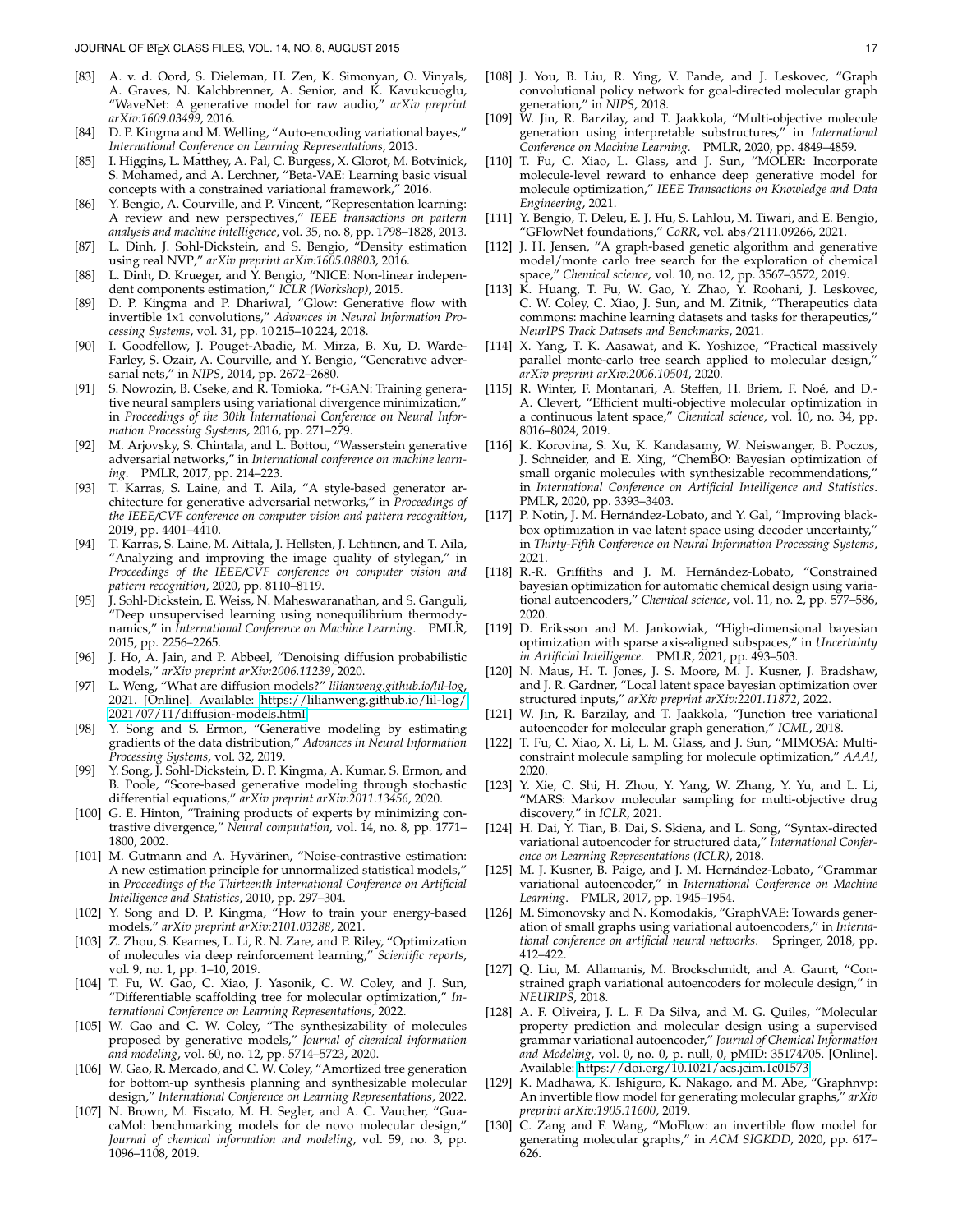- <span id="page-17-0"></span>[131] C. Shi, M. Xu, Z. Zhu, W. Zhang, M. Zhang, and J. Tang, "GraphAF: a flow-based autoregressive model for molecular graph generation," in *ICLR*, 2020.
- <span id="page-17-1"></span>[132] Y. Luo, K. Yan, and S. Ji, "GraphDF: A discrete flow model for molecular graph generation," *Proceedings of the 38th International Conference on Machine Learning, ICML*, vol. 139, pp. 7192–7203, 2021.
- <span id="page-17-4"></span>[133] Y. Bian, J. Wang, J. J. Jun, and X.-Q. Xie, "Deep convolutional generative adversarial network (dcgan) models for screening and design of small molecules targeting cannabinoid receptors, *Molecular pharmaceutics*, vol. 16, no. 11, pp. 4451–4460, 2019.
- <span id="page-17-5"></span>[134] R. Assouel, M. Ahmed, M. H. Segler, A. Saffari, and Y. Bengio, "Defactor: Differentiable edge factorization-based probabilistic graph generation," *arXiv preprint arXiv:1811.09766*, 2018.
- <span id="page-17-6"></span>[135] G. L. Guimaraes, B. Sanchez-Lengeling, C. Outeiral, P. L. C. Farias, and A. Aspuru-Guzik, "Objective-reinforced generative adversarial networks (organ) for sequence generation models," *arXiv preprint arXiv:1705.10843*, 2017.
- <span id="page-17-7"></span>[136] N. D. Cao and T. Kipf, "MolGAN: An implicit generative model for small molecular graphs," 2018.
- <span id="page-17-8"></span>[137] M. Popova, M. Shvets, and J. Oliva et al, "Molecularrnn: generating realistic molecular graphs with optimized properties," *arXiv preprint arXiv:1905.13372*, 2019.
- <span id="page-17-9"></span>[138] D. Flam-Shepherd, K. Zhu, and A. Aspuru-Guzik, "Keeping it simple: Language models can learn complex molecular distributions," *arXiv preprint arXiv:2112.03041*, 2021.
- <span id="page-17-10"></span>[139] M. Liu, K. Yan, B. Oztekin, and S. Ji, "Graphebm: Molecular graph generation with energy-based models," *arXiv preprint arXiv:2102.00546*, 2021.
- <span id="page-17-2"></span>[140] M. H. Segler, T. Kogej, C. Tyrchan, and M. P. Waller, "Generating focused molecule libraries for drug discovery with recurrent neural networks," *ACS central science*, vol. 4, no. 1, pp. 120–131, 2018.
- <span id="page-17-11"></span>[141] X. Guo, Y. Du, and L. Zhao, "Property controllable variational autoencoder via invertible mutual dependence," in *International Conference on Learning Representations*, 2020.
- <span id="page-17-12"></span>[142] Y. Du, Y. Wang, F. Alam, Y. Lu, X. Guo, L. Zhao, and A. Shehu, "Deep latent-variable models for controllable molecule generation," in *2021 IEEE International Conference on Bioinformatics and Biomedicine (BIBM)*. IEEE, 2021, pp. 372–375.
- <span id="page-17-13"></span>[143] Y. Du, X. Guo, A. Shehu, and L. Zhao, "Interpretable molecular graph generation via monotonic constraints," *SDM*, 2022.
- <span id="page-17-14"></span>[144] Y. Kwon, S. Kang, Y.-S. Choi, and I. Kim, "Evolutionary design of molecules based on deep learning and a genetic algorithm," *Scientific reports*, vol. 11, no. 1, pp. 1–11, 2021.
- <span id="page-17-15"></span>[145] A. Nigam, R. Pollice, and A. Aspuru-Guzik, "JANUS: parallel tempered genetic algorithm guided by deep neural networks for inverse molecular design," *arXiv preprint arXiv:2106.04011*, 2021.
- <span id="page-17-16"></span>[146] T. Blaschke, J. Arús-Pous, H. Chen, C. Margreitter, C. Tyrchan, O. Engkvist, K. Papadopoulos, and A. Patronov, "REINVENT 2.0: an ai tool for de novo drug design," *Journal of Chemical Information and Modeling*, vol. 60, no. 12, pp. 5918–5922, 2020.
- <span id="page-17-17"></span>[147] J. Wang, C.-Y. Hsieh, M. Wang, X. Wang, Z. Wu, D. Jiang, B. Liao, X. Zhang, B. Yang, Q. He *et al.*, "Multi-constraint molecular generation based on conditional transformer, knowledge distillation and reinforcement learning," *Nature Machine Intelligence*, vol. 3, no. 10, pp. 914–922, 2021.
- <span id="page-17-3"></span>[148] S. Ahn, J. Kim, H. Lee, and J. Shin, "Guiding deep molecular optimization with genetic exploration," *Advances in neural information processing systems*, vol. 33, pp. 12 008–12 021, 2020.
- <span id="page-17-18"></span>[149] X. Yang, J. Zhang, K. Yoshizoe, K. Terayama, and K. Tsuda, "ChemTS: an efficient python library for de novo molecular generation," *Science and technology of advanced materials*, vol. 18, no. 1, pp. 972–976, 2017.
- <span id="page-17-19"></span>[150] O. Dollar, N. Joshi, D. A. Beck, and J. Pfaendtner, "Attentionbased generative models for de novo molecular design," *Chemical Science*, vol. 12, no. 24, pp. 8362–8372, 2021.
- <span id="page-17-20"></span>[151] J. Lim, S.-Y. Hwang, S. Moon, S. Kim, and W. Y. Kim, "Scaffoldbased molecular design with a graph generative model," *Chemical science*, vol. 11, no. 4, pp. 1153–1164, 2020.
- <span id="page-17-21"></span>[152] W. Jin, D. Barzilay, and T. Jaakkola, "Hierarchical generation of molecular graphs using structural motifs," in *Proceedings of the 37th International Conference on Machine Learning*, ser. Proceedings of Machine Learning Research, H. D. III and A. Singh, Eds., vol. 119. PMLR, 13–18 Jul 2020, pp. 4839–4848. [Online]. Available: <https://proceedings.mlr.press/v119/jin20a.html>
- <span id="page-17-22"></span>[153] B. Samanta, A. De, G. Jana, V. Gómez, P. K. Chattaraj, N. Ganguly, and M. Gomez-Rodriguez, "Nevae: A deep generative model for molecular graphs," *Journal of machine learning research. 2020 Apr; 21 (114): 1-33*, 2020.
- <span id="page-17-23"></span>[154] V. Chenthamarakshan, P. Das, S. C. Hoffman, H. Strobelt, I. Padhi, K. W. Lim, B. Hoover, M. Manica, J. Born, T. Laino *et al.*, "Cogmol: target-specific and selective drug design for covid-19 using deep generative models," *arXiv preprint arXiv:2004.01215*, 2020.
- <span id="page-17-24"></span>[155] P. Das, T. Sercu, K. Wadhawan, I. Padhi, S. Gehrmann, F. Cipcigan, V. Chenthamarakshan, H. Strobelt, C. Dos Santos, P.-Y. Chen *et al.*, "Accelerated antimicrobial discovery via deep generative models and molecular dynamics simulations," *Nature Biomedical Engineering*, vol. 5, no. 6, pp. 613–623, 2021.
- <span id="page-17-25"></span>[156] W. Jin, K. Yang, R. Barzilay, and T. Jaakkola, "Learning multimodal graph-to-graph translation for molecule optimization," 2018.
- <span id="page-17-26"></span>[157] T. Fu, C. Xiao, and J. Sun, "CORE: Automatic molecule optimization using copy and refine strategy," *AAAI*, 2020.
- <span id="page-17-27"></span>Ł. Maziarka, A. Pocha, J. Kaczmarczyk, K. Rataj, T. Danel, and M. Warchoł, "Mol-CycleGAN: a generative model for molecular optimization," *Journal of Cheminformatics*, vol. 12, no. 1, pp. 1–18, 2020.
- <span id="page-17-28"></span>[159] O. Prykhodko, S. V. Johansson, P.-C. Kotsias, J. Arús-Pous, E. J. Bjerrum, O. Engkvist, and H. Chen, "A de novo molecular generation method using latent vector based generative adversarial network," *Journal of Cheminformatics*, vol. 11, no. 1, pp. 1–13, 2019.
- <span id="page-17-29"></span>[160] S. Yang, D. Hwang, S. Lee, S. Ryu, and S. J. Hwang, "Hit and lead discovery with explorative rl and fragment-based molecule generation," *Advances in Neural Information Processing Systems*, vol. 34, 2021.
- <span id="page-17-30"></span>[161] A. Nigam, R. Pollice, M. Krenn, G. dos Passos Gomes, and A. Aspuru-Guzik, "Beyond generative models: superfast traversal, optimization, novelty, exploration and discovery (STONED) algorithm for molecules using SELFIES," *Chemical science*, vol. 12, no. 20, pp. 7079–7090, 2021.
- <span id="page-17-31"></span>[162] S. C. Hoffman, V. Chenthamarakshan, K. Wadhawan, P.-Y. Chen, and P. Das, "Optimizing molecules using efficient queries from property evaluations," *Nature Machine Intelligence*, pp. 1–11, 2021.
- <span id="page-17-32"></span>[163] Y. Du, X. Liu, S. Liu, and B. Zhou, "Interpreting molecule generative models for interactive molecule discovery," in *ELLIS ML4Molecules Workshop*, 2021, under review. [Online]. Available: <https://openreview.net/forum?id=6gLEKETxUWp>
- <span id="page-17-33"></span>[164] E. Mansimov, O. Mahmood, S. Kang, and K. Cho, "Molecular geometry prediction using a deep generative graph neural network," *Scientific reports*, vol. 9, no. 1, pp. 1–13, 2019.
- <span id="page-17-34"></span>[165] G. N. Simm and J. M. Hernández-Lobato, "A generative model for molecular distance geometry," *arXiv preprint arXiv:1909.11459*, 2019.
- <span id="page-17-35"></span>[166] M. Xu, W. Wang, S. Luo, C. Shi, Y. Bengio, R. Gomez-Bombarelli, and J. Tang, "An end-to-end framework for molecular conformation generation via bilevel programming," 2021.
- <span id="page-17-36"></span>[167] J. Zhu, Y. Xia, C. Liu, L. Wu, S. Xie, T. Wang, Y. Wang, W. Zhou, T. Qin, H. Li *et al.*, "Direct molecular conformation generation," *arXiv preprint arXiv:2202.01356*, 2022.
- <span id="page-17-37"></span>[168] C. Shi, S. Luo, M. Xu, and J. Tang, "Learning gradient fields for molecular conformation generation," *Proceedings of the 38th International Conference on Machine Learning, ICML*, vol. 139, pp. 9558–9568, 2021.
- <span id="page-17-38"></span>[169] S. Luo, C. Shi, M. Xu, and J. Tang, "Predicting molecular conformation via dynamic graph score matching," *Advances in Neural Information Processing Systems*, vol. 34, 2021.
- <span id="page-17-39"></span>[170] M. Xu, L. Yu, Y. Song, C. Shi, S. Ermon, and J. Tang, "GeoDiff: A geometric diffusion model for molecular conformation generation," in *International Conference on Learning Representations*, 2021.
- <span id="page-17-40"></span>[171] O. Ganea, L. Pattanaik, C. Coley, R. Barzilay, K. Jensen, W. Green, and T. Jaakkola, "GeoMol: Torsional geometric generation of molecular 3d conformer ensembles," *Advances in Neural Information Processing Systems*, vol. 34, 2021.
- <span id="page-17-41"></span>[172] L. Chan, G. R. Hutchison, and G. M. Morris, "BOKEI: Bayesian optimization using knowledge of correlated torsions and expected improvement for conformer generation," *Physical Chemistry Chemical Physics*, vol. 22, no. 9, pp. 5211–5219, 2020.
- <span id="page-17-42"></span>[173] N. Gebauer, M. Gastegger, and K. Schütt, "Symmetry-adapted generation of 3d point sets for the targeted discovery of molecules," *Advances in Neural Information Processing Systems*, vol. 32, 2019.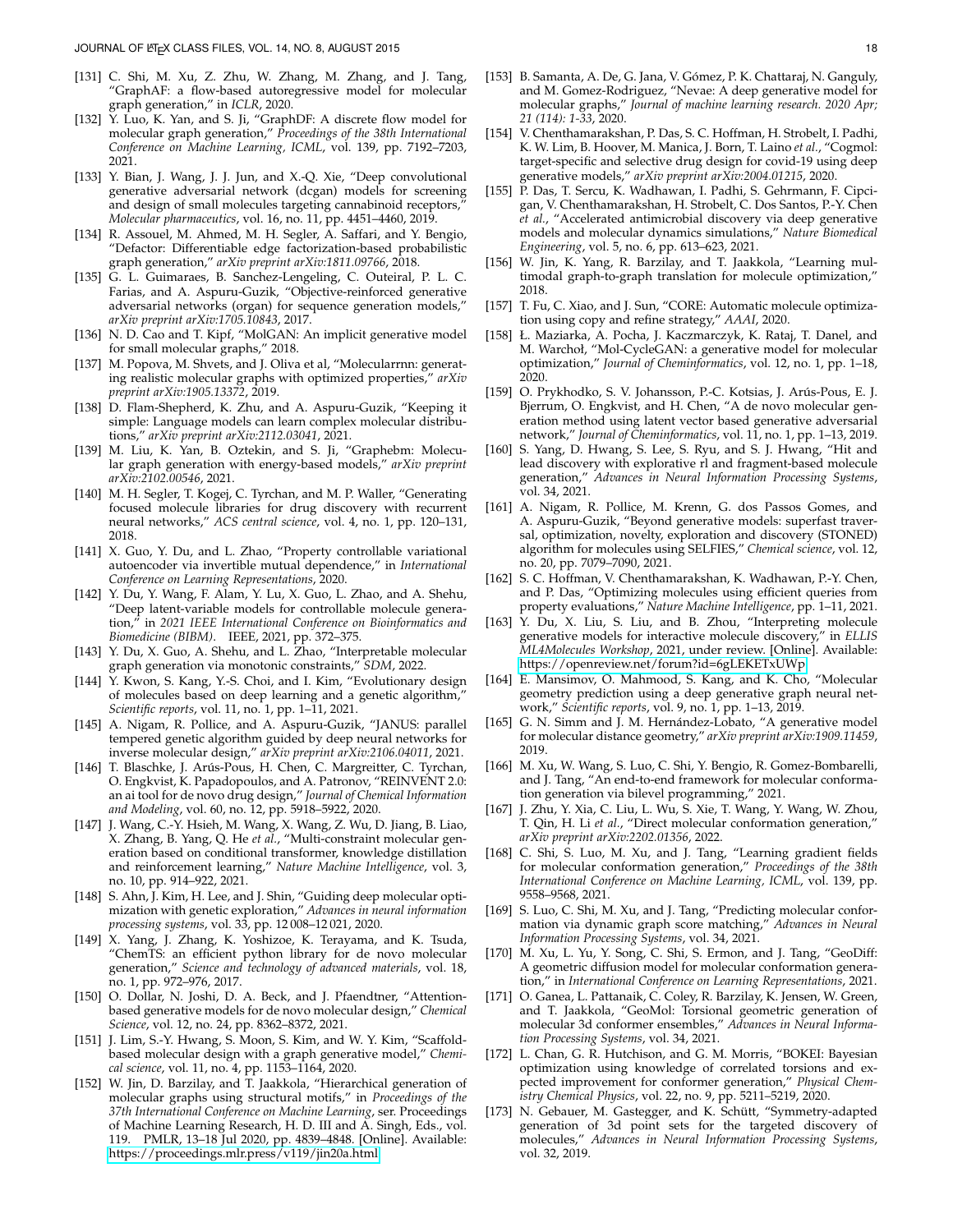- <span id="page-18-2"></span>[174] J. P. Roney, P. Maragakis, P. Skopp, and D. E. Shaw, "Generating realistic 3d molecules with an equivariant conditional likelihood model," 2021.
- <span id="page-18-3"></span>[175] G. Simm, R. Pinsler, and J. M. Hernández-Lobato, "Reinforcement learning for molecular design guided by quantum mechanics," in *International Conference on Machine Learning*. PMLR, 2020, pp. 8959–8969.
- <span id="page-18-4"></span>[176] G. N. Simm, R. Pinsler, G. Csányi, and J. M. Hernández-Lobato, "Symmetry-aware actor-critic for 3d molecular design," in *International Conference on Learning Representations*, 2020.
- <span id="page-18-5"></span>[177] V. Nesterov, M. Wieser, and V. Roth, "3DMolNet: A generative network for molecular structures."
- <span id="page-18-6"></span>[178] Y. Luo and S. Ji, "An autoregressive flow model for 3d molecular geometry generation from scratch," in *International Conference on Learning Representations*, 2021.
- <span id="page-18-7"></span>[179] J. D. Durrant, S. Lindert, and J. A. McCammon, "Autogrow 3.0: an improved algorithm for chemically tractable, semi-automated protein inhibitor design," *Journal of Molecular Graphics and Modelling*, vol. 44, pp. 104–112, 2013.
- <span id="page-18-8"></span>[180] T. Masuda, M. Ragoza, and D. R. Koes, "Generating 3d molecular structures conditional on a receptor binding site with deep generative models," *arXiv preprint arXiv:2010.14442*, 2020.
- <span id="page-18-9"></span>[181] Y. Li, J. Pei, and L. Lai, "Structure-based de novo drug design using 3d deep generative models," *Chemical science*, vol. 12, no. 41, pp. 13 664–13 675, 2021.
- <span id="page-18-10"></span>[182] S. Luo, J. Guan, J. Ma, and J. Peng, "A 3D generative model for structure-based drug design," in *Thirty-Fifth Conference on Neural Information Processing Systems*, 2021.
- <span id="page-18-11"></span>[183] O. Méndez-Lucio, M. Ahmad, E. A. del Rio-Chanona, and J. K. Wegner, "A geometric deep learning approach to predict binding conformations of bioactive molecules," *Nature Machine Intelligence*, vol. 3, no. 12, pp. 1033–1039, 2021.
- <span id="page-18-12"></span>[184] H. Stärk, O.-E. Ganea, L. Pattanaik, R. Barzilay, and T. Jaakkola, "EquiBind: Geometric deep learning for drug binding structure prediction," *arXiv preprint arXiv:2202.05146*, 2022.
- <span id="page-18-13"></span>[185] L. Chan, G. R. Hutchison, and G. M. Morris, "Bayesian optimization for conformer generation," *Journal of cheminformatics*, vol. 11, no. 1, pp. 1–11, 2019.
- <span id="page-18-14"></span>[186] R. P. Joshi, N. W. Gebauer, M. Bontha, M. Khazaieli, R. M. James, J. B. Brown, and N. Kumar, "3D-scaffold: A deep learning framework to generate 3d coordinates of drug-like molecules with desired scaffolds," *The Journal of Physical Chemistry B*, vol. 125, no. 44, pp. 12 166–12 176, 2021.
- <span id="page-18-15"></span>[187] N. W. Gebauer, M. Gastegger, S. S. Hessmann, K.-R. Müller, and K. T. Schütt, "Inverse design of 3d molecular structures with conditional generative neural networks," *Nature Communications*, vol. 13, no. 1, pp. 1–11, 2022.
- <span id="page-18-16"></span>[188] W. Wang, M. Xu, C. Cai, B. K. Miller, T. Smidt, Y. Wang, J. Tang, and R. Gómez-Bombarelli, "Generative coarse-graining of molecular conformations," *arXiv preprint arXiv:2201.12176*, 2022.
- <span id="page-18-0"></span>[189] Y. Zhu, Y. Du, Y. Wang, Y. Xu, J. Zhang, Q. Liu, and S. Wu, "A survey on deep graph generation: Methods and applications," *arXiv preprint arXiv:2203.06714*, 2022.
- <span id="page-18-1"></span>[190] S. Honda, H. Akita, K. Ishiguro, T. Nakanishi, and K. Oono, "Graph residual flow for molecular graph generation," *arXiv preprint arXiv:1909.13521*, 2019.
- <span id="page-18-17"></span>[191] J.-Y. Zhu, T. Park, P. Isola, and A. A. Efros, "Unpaired image-toimage translation using cycle-consistent adversarial networks," in *Proceedings of the IEEE international conference on computer vision*, 2017, pp. 2223–2232.
- <span id="page-18-18"></span>[192] Y. Du, S. Wang, X. Guo, H. Cao, S. Hu, J. Jiang, A. Varala, A. Angirekula, and L. Zhao, "GraphGT: Machine learning datasets for graph generation and transformation," in *Thirty-fifth Conference on Neural Information Processing Systems Datasets and Benchmarks Track (Round 2)*, 2021.
- <span id="page-18-19"></span>[193] R. Ramakrishnan, P. O. Dral, M. Rupp, and O. A. Von Lilienfeld, "Quantum chemistry structures and properties of 134 kilo molecules," *Scientific data*, vol. 1, no. 1, pp. 1–7, 2014.
- <span id="page-18-20"></span>[194] L. Ruddigkeit, R. Van Deursen, L. C. Blum, and J.-L. Reymond, "Enumeration of 166 billion organic small molecules in the chemical universe database GDB-17," *Journal of chemical information and modeling*, vol. 52, no. 11, pp. 2864–2875, 2012.
- <span id="page-18-21"></span>[195] T. Sterling and J. J. Irwin, "ZINC 15-ligand discovery for everyone," *Journal of chemical information and modeling*, vol. 55, no. 11, pp. 2324–2337, 2015.
- <span id="page-18-22"></span>[196] D. Polykovskiy, A. Zhebrak, B. Sanchez-Lengeling, S. Golovanov, O. Tatanov, S. Belyaev, R. Kurbanov, A. Artamonov, V. Aladinskiy,

M. Veselov *et al.*, "Molecular sets (MOSES): a benchmarking platform for molecular generation models," *Frontiers in pharmacology*, 2020.

- <span id="page-18-23"></span>[197] A. Gaulton, L. J. Bellis, A. P. Bento, J. Chambers, M. Davies, A. Hersey, Y. Light, S. McGlinchey, D. Michalovich, B. Al-Lazikani *et al.*, "ChEMBL: a large-scale bioactivity database for drug discovery," Nucleic acids research, vol. 40, no. D1, pp. D1100-D1107, 2012.
- <span id="page-18-24"></span>[198] J. Hachmann, R. Olivares-Amaya, S. Atahan-Evrenk, C. Amador-Bedolla, R. S. Sánchez-Carrera, A. Gold-Parker, L. Vogt, A. M. Brockway, and A. Aspuru-Guzik, "The harvard clean energy project: large-scale computational screening and design of organic photovoltaics on the world community grid," *The Journal of Physical Chemistry Letters*, vol. 2, no. 17, pp. 2241–2251, 2011.
- <span id="page-18-25"></span>[199] L. C. Blum and J.-L. Reymond, "970 million druglike small molecules for virtual screening in the chemical universe database gdb-13," *Journal of the American Chemical Society*, vol. 131, no. 25, pp. 8732–8733, 2009.
- <span id="page-18-26"></span>[200] Y. Zhu, W. Xu, J. Zhang, Y. Du, J. Zhang, Q. Liu, C. Yang, and S. Wu, "A survey on graph structure learning: Progress and opportunities."
- <span id="page-18-27"></span>[201] H. M. Berman, J. Westbrook, Z. Feng, G. Gilliland, T. N. Bhat, H. Weissig, I. N. Shindyalov, and P. E. Bourne, "The protein data bank," *Nucleic acids research*, vol. 28, no. 1, pp. 235–242, 2000.
- <span id="page-18-28"></span>[202] K. T. Schütt, F. Arbabzadah, S. Chmiela, K. R. Müller, and A. Tkatchenko, "Quantum-chemical insights from deep tensor neural networks," *Nature communications*, vol. 8, no. 1, pp. 1–8, 2017.
- <span id="page-18-29"></span>[203] Z. Xu, Y. Luo, X. Zhang, X. Xu, Y. Xie, M. Liu, K. Dickerson, C. Deng, M. Nakata, and S. Ji, "Molecule3D: A benchmark for predicting 3d geometries from molecular graphs," *arXiv preprint arXiv:2110.01717*, 2021.
- <span id="page-18-30"></span>[204] J. Desaphy, G. Bret, D. Rognan, and E. Kellenberger, "sc-PDB: a 3d-database of ligandable binding sites—10 years on," *Nucleic acids research*, vol. 43, no. D1, pp. D399–D404, 2015.
- <span id="page-18-31"></span>[205] M. M. Mysinger, M. Carchia, J. J. Irwin, and B. K. Shoichet, "Directory of useful decoys, enhanced (dud-e): better ligands and decoys for better benchmarking," *Journal of medicinal chemistry*, vol. 55, no. 14, pp. 6582–6594, 2012.
- <span id="page-18-37"></span>[206] J. J. Irwin, T. Sterling, M. M. Mysinger, E. S. Bolstad, and R. G. Coleman, "ZINC: a free tool to discover chemistry for biology," *Journal of chemical information and modeling*, vol. 52, no. 7, pp. 1757–1768, 2012.
- <span id="page-18-32"></span>[207] M. Benhenda, "ChemGAN challenge for drug discovery: can ai reproduce natural chemical diversity?" *arXiv preprint arXiv:1708.08227*, 2017.
- <span id="page-18-33"></span>[208] S. Kullback and R. A. Leibler, "On information and sufficiency," *The annals of mathematical statistics*, vol. 22, no. 1, pp. 79–86, 1951.
- <span id="page-18-34"></span>[209] K. Preuer, P. Renz, T. Unterthiner, S. Hochreiter, and G. Klambauer, "Fréchet chemnet distance: a metric for generative models for molecules in drug discovery," *Journal of chemical information and modeling*, vol. 58, no. 9, pp. 1736–1741, 2018.
- <span id="page-18-35"></span>[210] A. Gretton, K. M. Borgwardt, M. J. Rasch, B. Schölkopf, and A. Smola, "A kernel two-sample test," *The Journal of Machine Learning Research*, vol. 13, no. 1, pp. 723–773, 2012.
- <span id="page-18-36"></span>[211] G. Landrum *et al.*, "RDKit: A software suite for cheminformatics, computational chemistry, and predictive modeling," 2013.
- <span id="page-18-38"></span>[212] Y. Li, L. Zhang, and Z. Liu, "Multi-objective de novo drug design with conditional graph generative model," *Journal of cheminformatics*, vol. 10, no. 1, pp. 1–24, 2018.
- <span id="page-18-39"></span>[213] M. Olivecrona, T. Blaschke, O. Engkvist, and H. Chen, "Molecular de-novo design through deep reinforcement learning," *Journal of cheminformatics*, vol. 9, no. 1, p. 48, 2017.
- <span id="page-18-40"></span>[214] O. Trott and A. J. Olson, "AutoDock Vina: improving the speed and accuracy of docking with a new scoring function, efficient optimization, and multithreading," *Journal of computational chemistry*, vol. 31, no. 2, pp. 455–461, 2010.
- <span id="page-18-41"></span>[215] X. Guo, Y. Du, and L. Zhao, "Deep generative models for spatial networks," in *Proceedings of the 27th ACM SIGKDD Conference on Knowledge Discovery & Data Mining*, 2021, pp. 505–515.
- <span id="page-18-42"></span>[216] Y. Du, X. Guo, H. Cao, Y. Ye, and L. Zhao, "Disentangled spatiotemporal graph generative models," *AAAI*, 2022.
- <span id="page-18-43"></span>[217] T. Fu, K. Huang, C. Xiao, L. M. Glass, and J. Sun, "HINT: Hierarchical interaction network for clinical-trial-outcome predictions," *Cell Patterns*, p. 100445, 2022.
- <span id="page-18-44"></span>[218] T. Fu, C. Xiao, C. Qian, L. M. Glass, and J. Sun, "Probabilistic and dynamic molecule-disease interaction modeling for drug